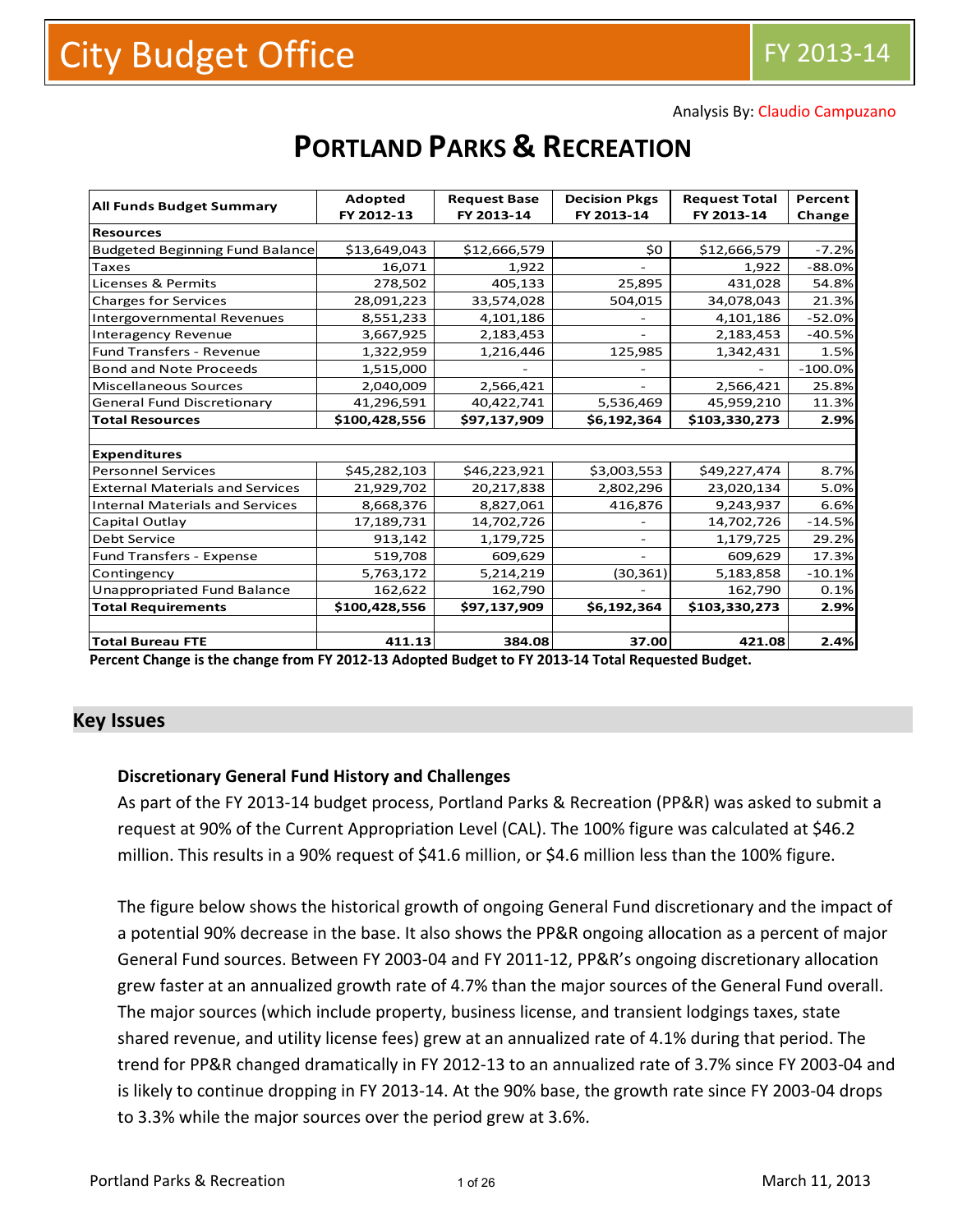

While the discretionary, ongoing base of the bureau shows a relatively steady upward trend prior to FY 2012‐13, there are several caveats:

- Local Option Levy projects with O&M costs transitioning to discretionary mask some significant programmatic reductions
- When the levy was passed, a portion of it backfilled a significant ongoing cut that was taken in the early 2000s. Going into FY 2009‐10, the General Fund backfilled this local option levy backfill. This increase in discretionary also masks programmatic cuts.
- The system natural areas, undeveloped parks, and developed parks has grown considerably in the last ten years through Metro‐, PDC‐, and SDC‐funded acquisitions and development (as well as the levy-funded development noted above). With this growth have come commensurate increases in CAL for ongoing maintenance of these new assets. While truly 'new' resources, they were added to deal with a significantly increased asset base.

To provide some context, during the period of the chart above, the bureau built or acquired:

- Big Four Corners Natural Area (145 acres)
- Buttes Natural Area (137 acres)
- Ross Island Natural Area (29 acres)
- River View Natural Area (146 acres)
- Wilkes Headwaters (21 acres)
- Beggars Tick (21 acres)
- The Fields
- Elizabeth Caruthers Park
- Director Park

Portland Parks & Recreation March 11, 2013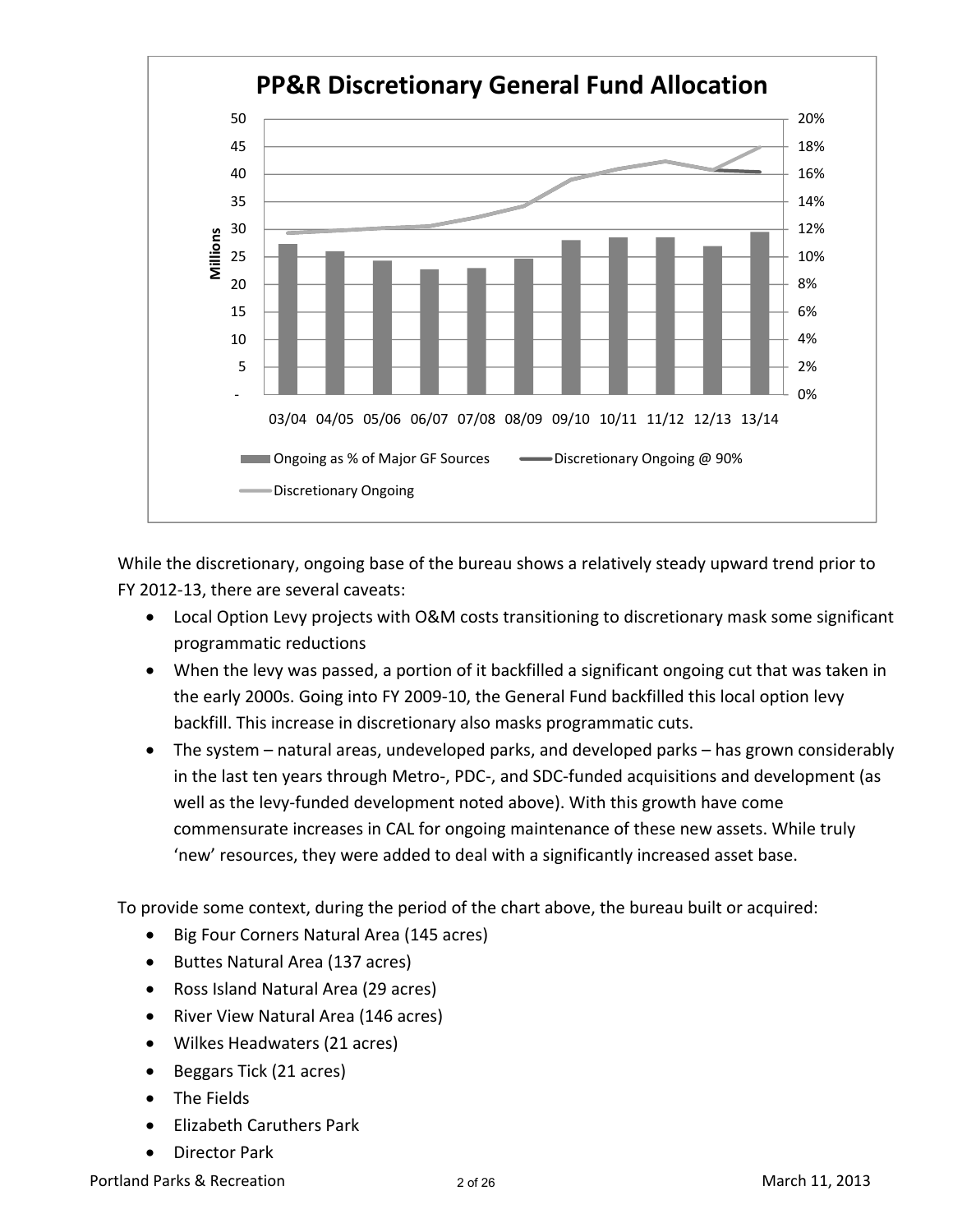South Waterfront District Greenway

In summary, while PP&R's discretionary funding kept pace with discretionary growth overall until very recently, the system has grown considerably, requiring the bureau to do more with the same proportion of available funding. Beginning in FY 2012‐13, the bureau has effectively been asked to do more with less. That trend, given current balancing scenarios, is likely to continue. CBO recommends that, as City Council approves PP&R's efforts to expand the system through community centers, trails, natural areas, and open spaces to achieve equity as well as other policy goals, it be done with the understanding that a larger system will either require, over time, some combination of the following: a larger proportion of discretionary, a lower standard of maintenance, or additional resources – possibly public or private. The current method of adding O&M funding then taking budget reductions disproportionate to other large General Fund bureaus is not achieving the intended goal of the financial policy – to fund the maintenance of new assets.

## **Base Discussion and Span of Control**

In order to understand the choices made by the bureau with regard to the base reductions, it is important to understand how the bureau spends the entire base. The figure below shows the breakdown of all General Fund spending in the requested budget. Salaries make up 65% of the total; internal services are made up primarily of services provided by the Office of Management and Finance; other External Materials & Services (EM&S) include primarily materials line items for repair and maintenance.



Management salary and benefits make up about 10% of the total. Within that figure, there are a number of front‐line supervisors including Recreation Supervisors (10) that manage PP&R's recreation center system and Parks Maintenance Supervisors (6) that oversee daily cleaning and maintenance of the geographically diverse parks. These two classifications make up over a quarter of the management costs ‐ \$1.75 million of \$6.67 million.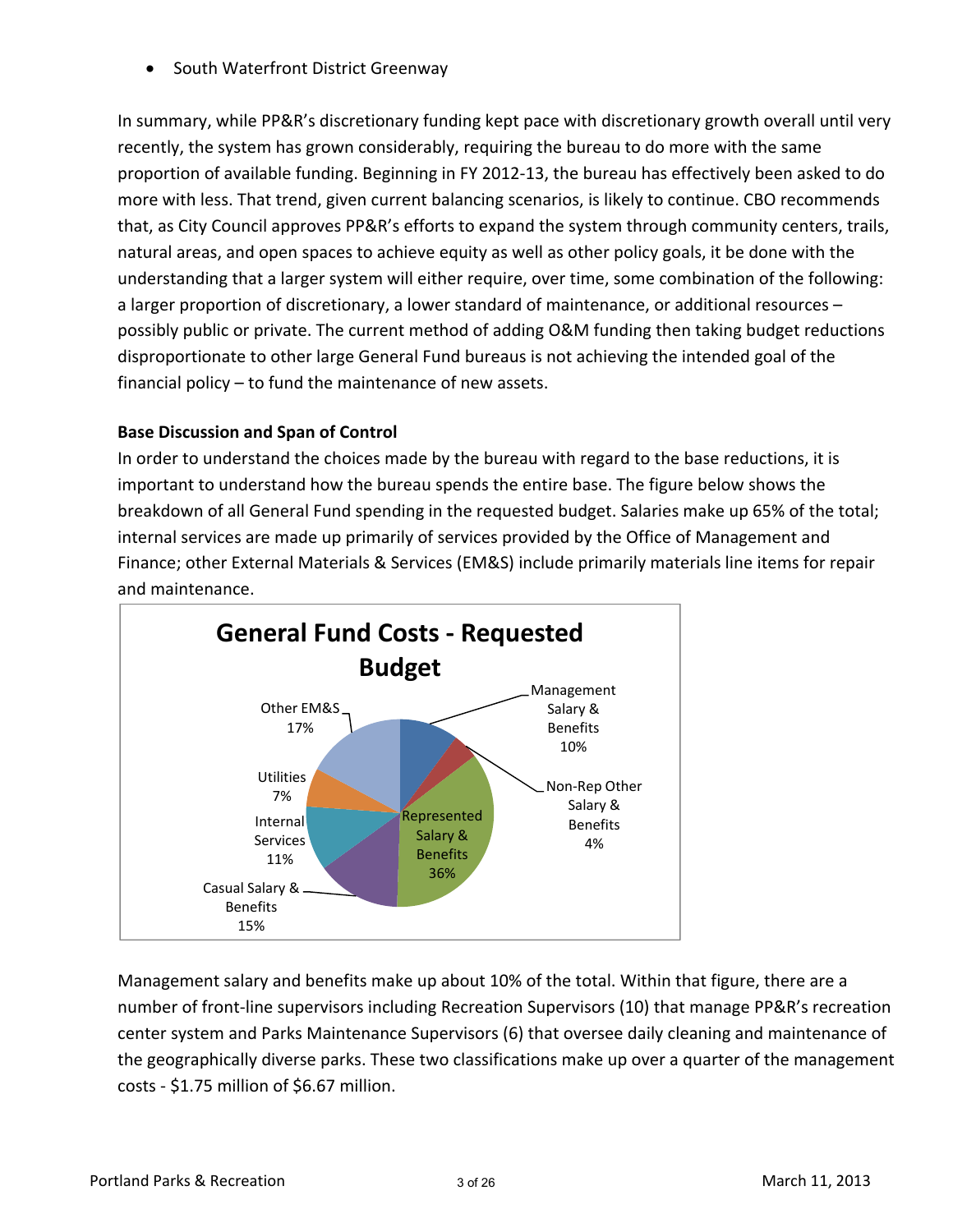Span of control within the bureau is 6.5 permanent positions per supervisor. However, as PP&R has noted, much of their service delivery is carried out through seasonal staffing. If the hours worked by this labor pool are translated into full‐time equivalents (FTE), the span of control figure rises to 13 to 1. Even this figure may not perfectly describe the managerial challenge of the bureau given the nature of hiring, training, deploying, and managing of such a large, broadly distributed, and transient workforce. To reflect this, the bureau has also calculated a span of control based on a count of total employees. This brings the figure to 25 employees per supervisor. While none of these figures is a perfect indicator, together they tell the story of the management and supervisory expenses of the bureau.

The CBO recommends consideration of the base as requested; should management reduction alternatives be considered, City Council is encouraged to do so in light of the challenges around the nature of the workforce, geography, and diversity of business lines.

#### **Recreation Revolution – Operational Restructuring of the Recreation Function**

In the Fall of 2012, PP&R finalized the Recreation Revolution strategy document and, later, confirmed the strategic direction as part of the bureau's latest strategic plan. The fundamental premise of Rec Revolution is to create organizational efficiencies through the centralized development, marketing, and staffing of recreation programming. These centrally developed programs would be delivered locally through the recreation/community center network. Fundamental to this approach is the development of centralized programming specialists. The PP&R base budget reflects the move to this approach, eliminating three Recreation Coordinator II (Rec II) – Generalist positions and two specialty supervisor positions and creating five Rec II specialty classifications: Pre‐School & Camps, Sports, Marketing/Events/Communication, Adaptive/Inclusive, and Senior.

Also as part of the base, the bureau eliminated five Recreation Coordinator I (Rec I) – Generalists and two Recreation Leaders. Four of these are at large community centers and three are in the senior and adaptive/inclusive specialties. While eliminating these positions will likely result in service and workload impacts on the recreation centers, the bureau believes that a portion of those impacts will be mitigated by the additional efficiencies gained by the centralized programming. As with all major organizational changes, the ultimate impact is uncertain, and a stabilization period is likely.

Further, three teen coordinators in the centers have been funded on a one-time basis and are not recommended for funding based on discretionary constraints. Finally, the bureau has suggested increasing fees at most community centers to buy back some of the base reductions.

While CBO is very supportive of the Rec Revolution concept, CBO has concerns about the compounding impacts of these elements of the budget and recommends that new revenue identified in several revenue packages be applied to maintaining recreation positions during a period of stabilization after which point the revenues would support the filling of a number of Central Services maintenance positions. Those maintenance positions are currently vacant. This recommendation would eliminate them during the period of stabilization of the Rec Revolution model and fund them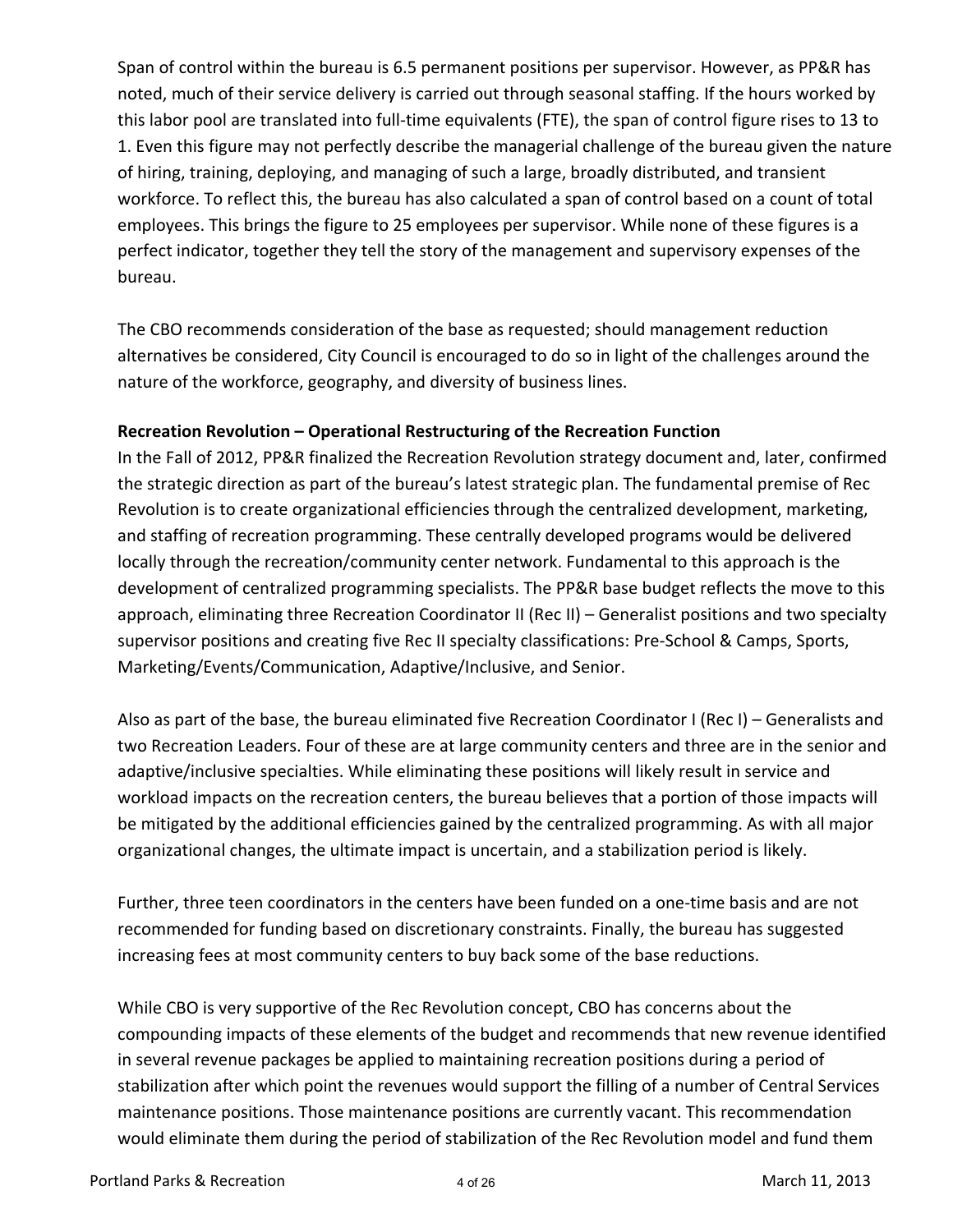ongoing thereafter. The details of this recommendation are discussed more fully in the decision package section under packages PK\_17, PK\_08, and PK\_26,27,28,29.

#### **Subsidy Elimination in Recreation Programming**

There are a number of base reductions that effectively reduce or eliminate some discretionary‐ subsidized recreation programs. They range from direct PP&R services to pass-through services; they occur at both PP&R sites and non‐City‐owned sites. These changes include:

- Ceasing to operate Sellwood Community Center as a full-functioning community center.
- Ceasing to operate Buckman Pool, a Portland Public School asset
- Eliminating the pass‐through to Multnomah County to support the operations of the District Senior Center program
- Eliminating the pass-through to Multnomah County to support the operations of the SUN Schools program
- Ceasing operations at three of the 11 PP&R‐operated SUN Schools
- Reducing pass-through funding to Linnton Community Center
- Reducing pass-through funding to the PP&R-owned Leach Botanical Garden

The reasons for these reductions are varied, but they revolve around a central theme of shrinking the definition of 'core' services. The bureau has requested these subsidized recreation programs as add‐ backs, but most if not all are not recommended for funding on grounds of a lack of available resources.

These changes, along with other recent decisions to reduce the discretionary subsidy at Fulton Community Center and Hillside Community Center, beg the larger questions of: What services are core to the bureau's mission? Where do they deliver them? To whom? And at what cost? These questions were raised by City Council in this year's worksessions and in the past.

The reductions proposed in the base have many things in common – primarily arms‐length operations or ownership relationships. This commonality was intentional on the part of PP&R as evidenced in their discussions with the BAC, in their submitted materials, and in their presentation to Council. Sellwood Community Center is a notable exception as a City‐owned direct‐service site, but it has commonalities with Fulton and Hillside in last year's budget in that it is one of smaller centers in a less economically disadvantaged area. CBO recommends that the bureau continue to move forward with this redefinition of its core, and to do so in an ever more explicit, holistic, and strategic manner with the goal of ensuring equitable access to recreation opportunities in an environment of constrained discretionary resources. Further, CBO recommends that the bureau seek to leverage the new Recreation Revolution approach of 'modular', centrally developed programming to identify opportunities for delivering cost‐effective programs at sites – PP&R‐owned and otherwise – without having to maintain a large overhead presence in the form of full-time staffing. The package recommendations below have been made in this context.

#### **Revenue Base Changes**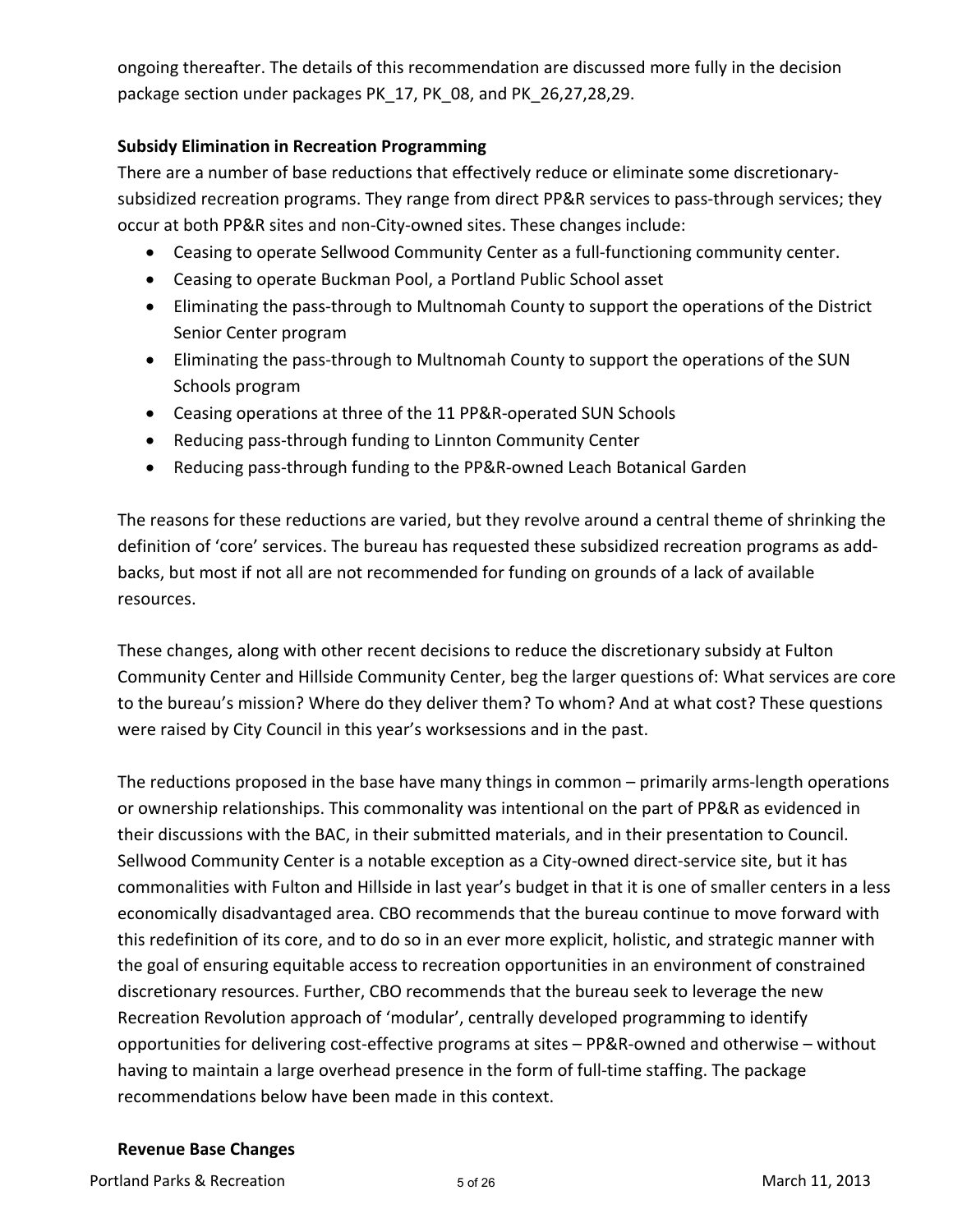Charges for Services increase in the base by 10% over the FY 2012‐13 revised budget, from \$14.3 million to \$15.6 million. This represents a very significant increase in budgeted revenue. However, FY 2011-12 actual revenue in this category was \$14.8 million and is projected at least that high if not somewhat higher in the current fiscal year.



The increase described above assumes, in addition to natural growth in the fee base, some facility improvements coming online. Among the new facilities are a tennis 'bubble' over existing courts and the conversion of three fields at Delta Park to synthetic turf and lighting. Both of these improvements allow for year‐round utilization during a longer period of the day. Besides charges for services, other external revenues (with the exception of interagency revenues, discussed below) are projected relatively flat.

These increased revenue projections have allowed the bureau to backfill a portion of the reduced discretionary base and consequently request within the 10% add packages items that have not traditionally been in the base.

The CBO recommends the base increases based on our internal projections. However, the increase represents a shift away from the conservative revenue budgeting by the bureau. This will result in greater risk to the overall budget and will require PP&R finance staff to carefully monitor actuals to ensure that the bureau does not overspend its discretionary allocation. This risk is compounded by the tightening of the flexible portions of the expense budget – elimination of a number of vacancies and other programmatic savings – as discussed below.

#### **Vacancy and Other Underspending‐Based Reductions**

The base includes the elimination of a number of vacancies as well as materials and services reductions in programs that have shown underspending. Many of these are requested for add‐back funding. While many of the positions have been vacant for a considerable period of time, it should not be assumed that their elimination will have no impact on PP&R operations. The bureau has a history of spending extremely close to its discretionary budget. Between FY 2008‐09 and FY 2011‐12, PP&R's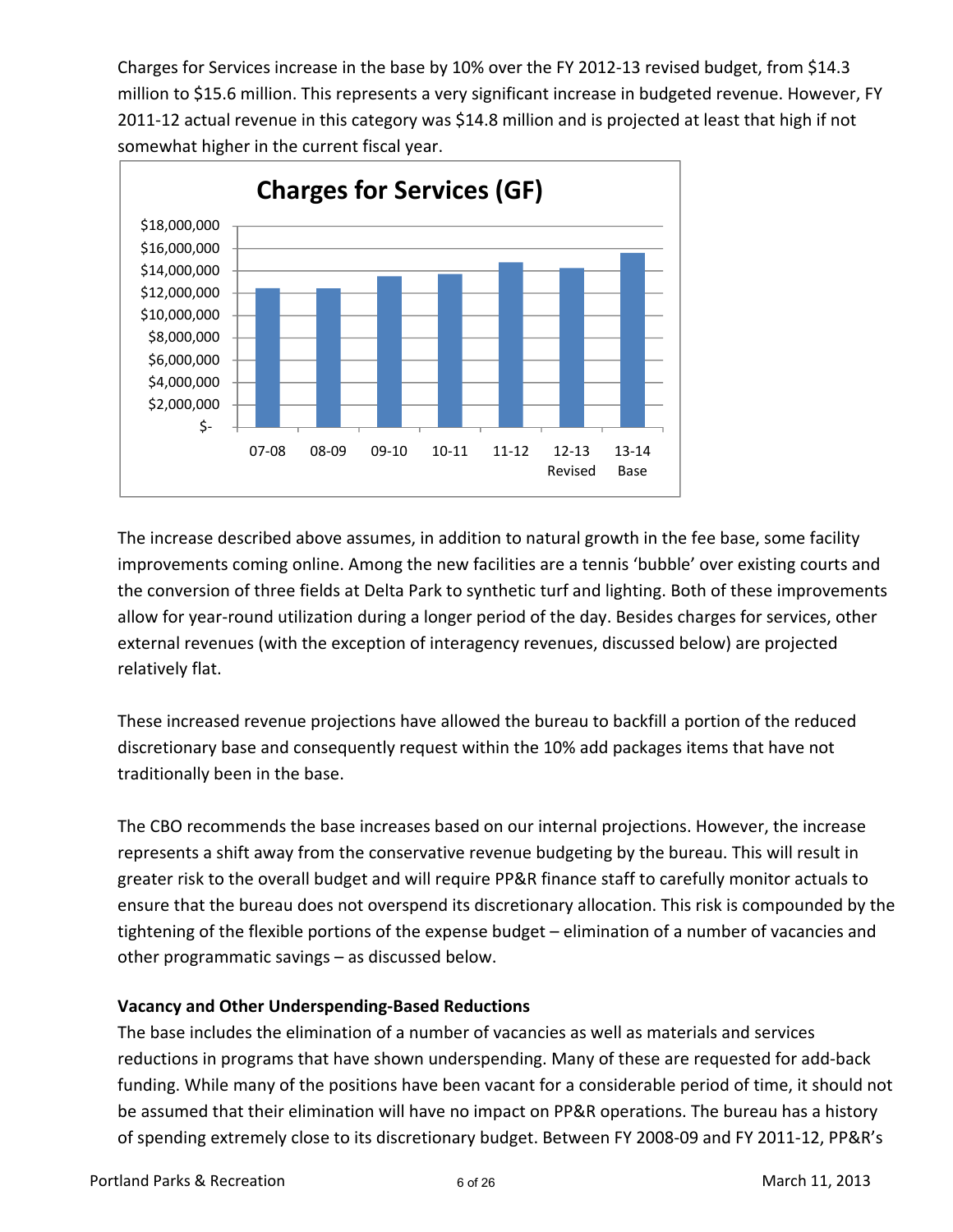average discretionary underspending was 0.8%. The implication is that, regardless of vacancies, the bureau is very tightly budgeted and carries out a portion of its operations with that savings. Therefore, reducing vacant positions – and similarly, the materials and services underspending – might not have an impact on the specific programs, but it will have an impact on bureau operations, albeit one that is difficult to identify because of its diffusion. Moreover, accepting these reductions in the base will put considerably more pressure on the central finance function of the bureau to monitor costs closely and apply all necessary controls.

CBO recommends these base reductions as necessary to meet Citywide budgetary constraints, but encourages the bureau to ensure that the fiscal discipline necessary to implement these reductions is communicated to frontline managers. Managers that have traditionally relied on bureau‐wide intra‐ year savings to address emergent issues will not be able to do so under the new base.

#### **Interagency Reductions**

In addition to the 90% reduction to the bureau base, PP&R has a number of other programs at risk during the FY 2013‐14 budget process. As part of their requested budgets, the Portland Water Bureau (Water) and the Bureau of Environmental Services (BES) have proposed reductions on PP&R programs and assets.

As part of their add‐back process, PP&R has requested that all of the BES interagency reductions be funded with General Fund discretionary. These have also been asked for by BES as part of their add‐ back process. These programs are discussed more completely in the decision package discussion below.

Reductions in the Water base budget include the elimination of the operation and maintenance of 19 of the City's decorative fountains. The alternative suggested by Water was that PP&R take over this function that was transferred to Water by City Council in 1988.

The CBO recommends that, during this period of tight constraints on discretionary General Fund resources, Water and BES continue delivering these services – either directly as in the case of Water or through interagency agreements as in the case of BES. Further, CBO recommends that a process be put in place to address these issues and either reaffirm the existing approach or develop a new approach to prioritizing and delivering these services.

# **Decision Package Analysis & Recommendations**

#### **Horticultural Work in Parks, PK\_12, \$204,000, 2.0 FTE**

This package would add back two horticulturalists eliminated from the base budget, bringing the number back to 12 positions in the service zones. This is the bureau's highest priority add-back. Horticulturists focus on the long-term health of park green infrastructure including pruning, planting, weeding, mulching,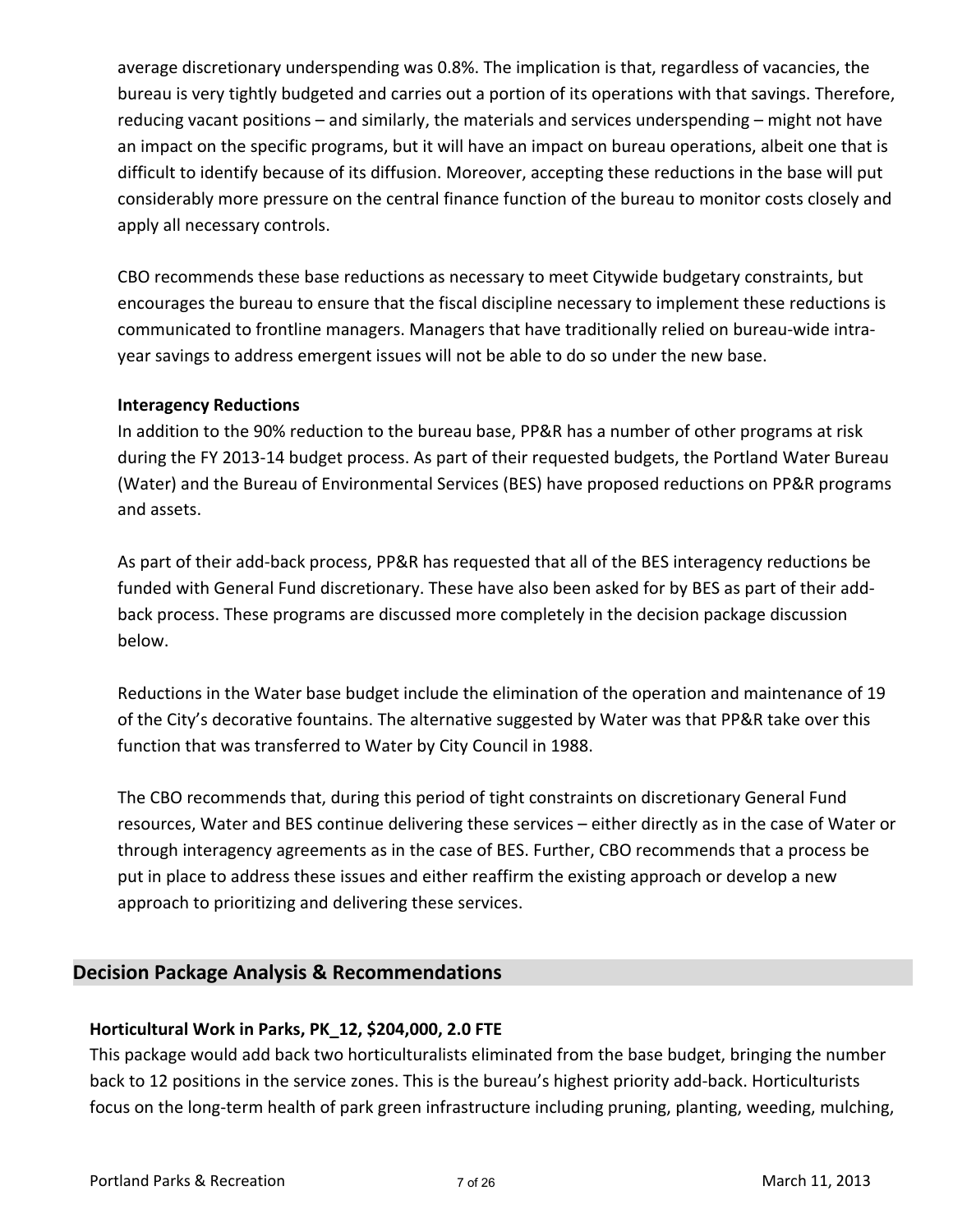and edging. They also assist with other parks maintenance tasks as well as engaging and deploying volunteers. Included in the package is \$36,556 for supplies and \$2,940 for seasonal staffing.

As part of the FY 2012‐13 budget, the number of Horticulturists in the service zones was reduced from 15 to 12 with an \$81,092 reduction in seasonal staffing as well. The impact of these reductions is challenging to assess. The primary indicator would be the City Auditor's annual resident survey. Over the last five years, 84‐86% of residents rated park grounds maintenance good or very good. Most recently, this figure was at the lower end of the range – 84%. This is a lagging indicator, however, since the impacts of horticultural neglect are not immediately apparent. There are currently no coincident indicators, although PP&R, subsequent to the latest strategic planning process, is in the process of developing more specific and measurable standards of care.

Development of such a standard of care would not only assist in determining the impact of changes in the size of the horticultural function at PP&R; it would also allow for more robust engagement of local stakeholders on the issue of premium levels of care. Even without coincident indicators, the bureau has witnessed the impacts of the recent reduction and has prioritized this add‐back based on concerns about the additional impacts on park appearance and the long‐term health of green infrastructure. CBO recommends this add‐back.

*CBO Recommendation: \$204,000, 2.00 FTE*

#### **Hoyt Arboretum, PK\_13, \$116,000, 1.0 FTE**

This package would add back one Horticulturalist eliminated from the base budget. This is the only horticulturist in the City Nature West Zone. The arboretum is currently staffed by this position and a Botanic Specialist II, responsible for curating the collection. Elimination of the position would result in the Botanic Specialist taking over some of the duties, including collection care, volunteer services, and tool, equipment, and facility maintenance. The impacts on the remaining staff capacity of the curator would result in new projects not moving forward, and mapping and tracking of the collection would likely cease. Overall, the appearance of the park would decline.

PP&R has indicated that Hoyt Arboretum Friends do not have the capacity to raise funds to replace any of this service reduction. While they may not have resources to replace the horticultural function, PP&R might explore further the ability of the group to take on more of the curatorial responsibility – or, possibly, seek an educational institution that might wish to take on a greater role in collection stewardship and education activities. If this latter option were, after further exploration, deemed feasible, it would be a longer term solution, unlikely to be resolved during this budget process.

It should be noted that few parks have the dedicated staffing that the arboretum does. This level of staffing may be warranted by the high utilization of the park or the specialized nature of the collection and the educational opportunities it affords.

*CBO Recommendation: \$116,000, 1.00 FTE*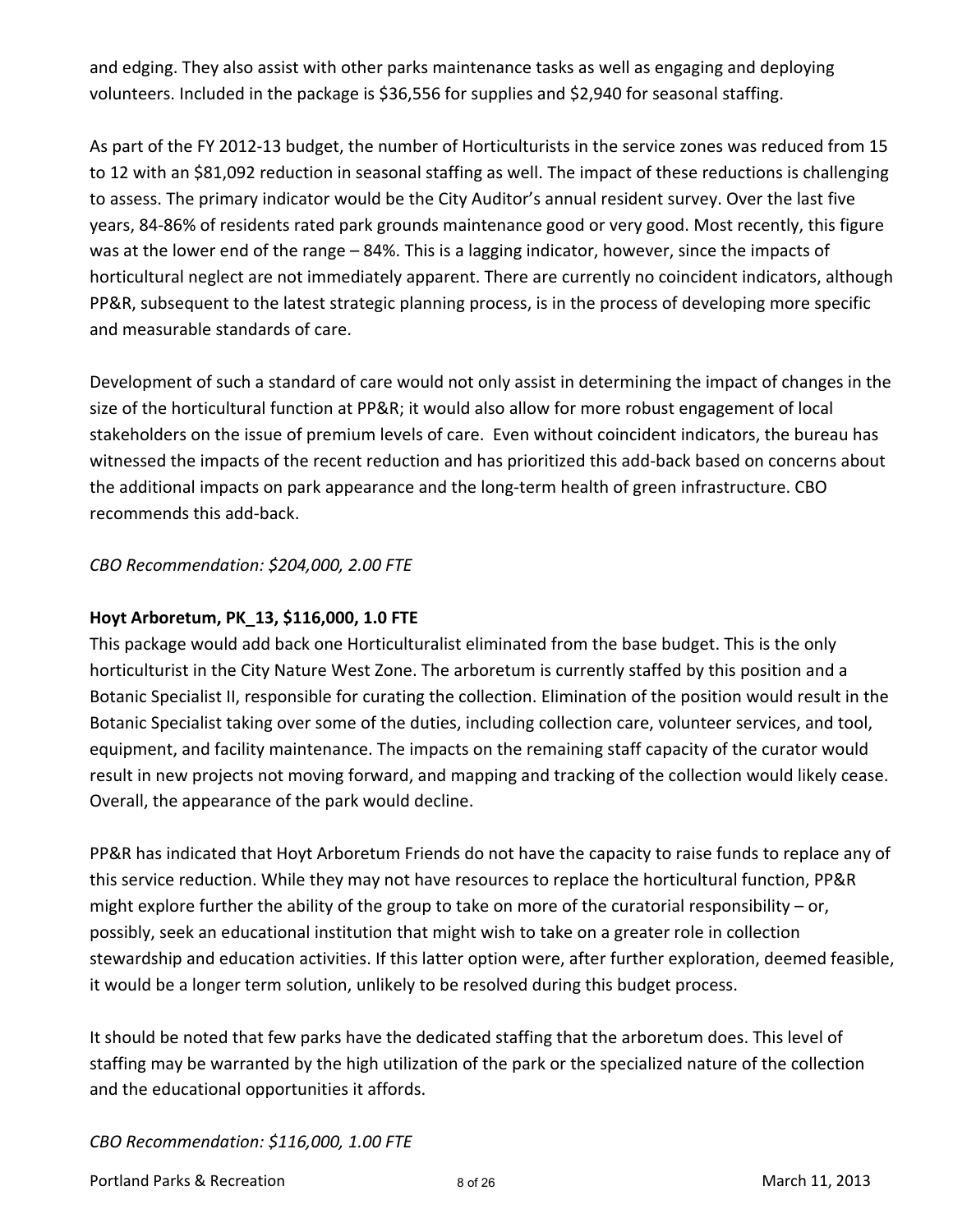# **Dutch Elm Disease (DED) Program and Inoculant, PK\_11, PK\_34, \$215,500, 1.0 FTE**

These packages would add back an Arborist I position (\$78,615), seasonal staffing (\$45,000), associated supplies (\$29,385), and Dutch Elm Disease inoculant (\$62,500) in the Urban Forestry group. All but the inoculant is currently funded in the General Fund; the inoculant is funded by BES, but, because it is part of a proposed reduction to that bureau's base, PP&R is requesting General Fund resources to continue the program. BES is also requesting the inoculants as their third of four programmatic priorities.

There is no single position responsible for the DED program. The elimination of the Arborist position reduces current overall capacity in the group which consists of 13 total Arborist positions (1xArborist IV, 7xArborist III, 3xArborist II, and 2xArborist I). These positions provide tree services related to tree maintenance – primarily on City property – and emergency call‐outs for trees in the right of way. With the diminished capacity in the unit and the decision by BES not to include the inoculant in the base budget, PP&R determined that the DED program was the lowest priority and would cease.

The DED program has a number of elements including:

- A three-year rotation of inoculating 450 trees on PP&R property
- A seasonal 'Elm Monitor' that provides early identification of infected trees
- Assisting neighborhood groups in maintaining inoculations of elms on private property and in the right‐of‐way
- Providing immediate removal of infected trees on Parks property and on street trees (at no cost to the adjacent property owner)

Elimination of the program would result in a loss over time of existing elms on PP&R property (and the associated tree canopy and stormwater facility). Further, adjacent property owners would become responsible for the costs of removing infected trees. Such removals are expensive ‐ typically cost \$4,000‐ \$7,000 per elm. The current policy is in place because property owners tend not act as quickly as PP&R would, resulting in the continuation of the vector of transmission.

One alternative that PP&R should explore is the possibility of charging owners for the emergency removal if owners choose not to do the removal immediately. Currently DED‐infected elms are the only removals PP&R does at no cost to the owner.

CBO recommends pursuing revenue options. Additionally, we recommend – as part of the BES review – the continued rate‐funded inoculant. Revenue options, while seemingly feasible, would require further development and time to implement. In the meantime, CBO recommends utilizing some of the new revenues to support this function. To the degree that revenues in this program become available to fund some of this work, the discretionary would become available to backfill other needs bureau‐wide.

*CBO Recommendation: \$123,615, 1.0 FTE funded with General Fund, \$62,500 funded with BES IA funding*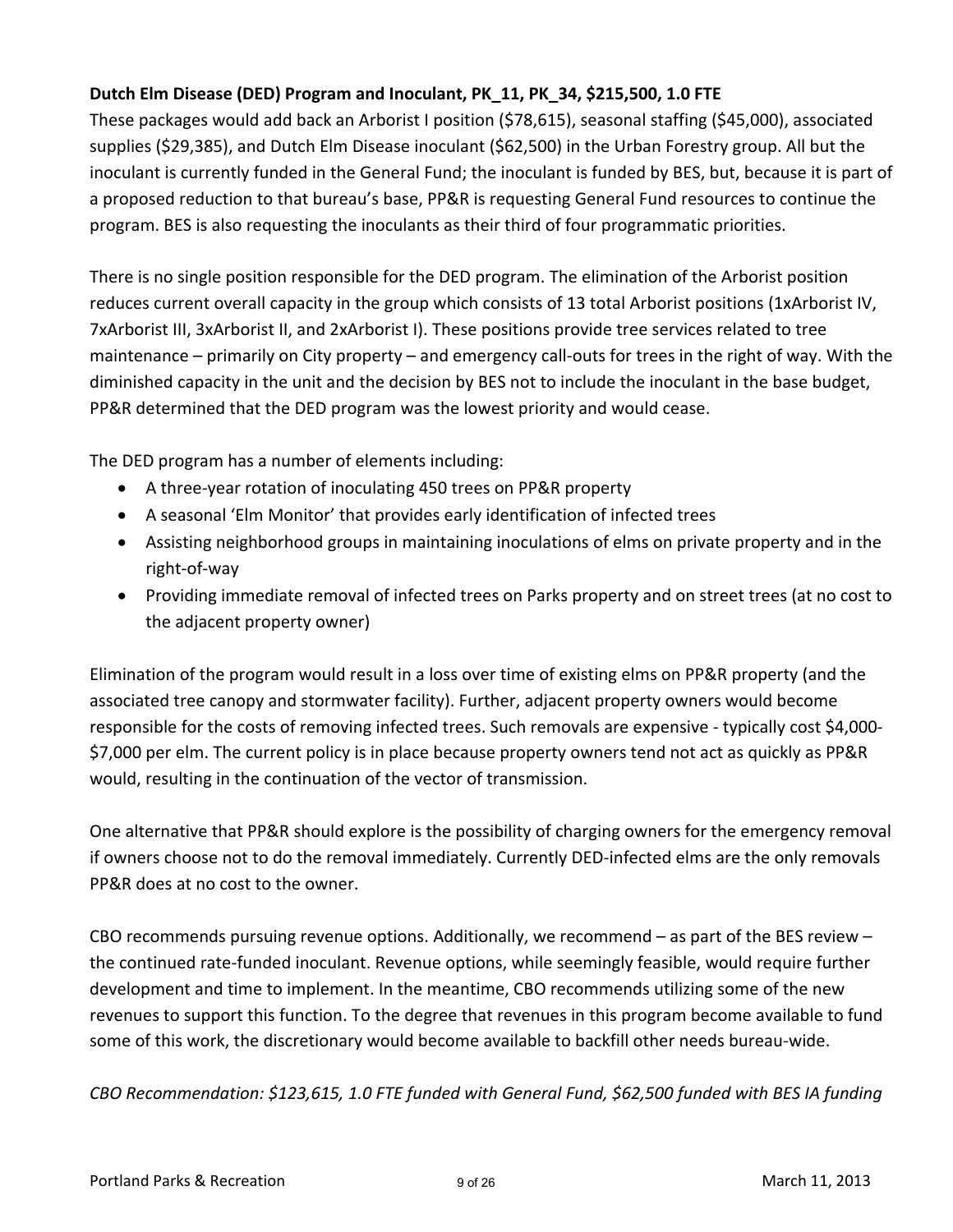#### **Central Services Maintenance, PK\_08, \$500,000, 5.0 FTE**

This package would add back five positions eliminated in the base budget (\$385,000) and associated materials (\$115,000). These positions include a Painter (one of three), a Carpenter (one of seven), a Turf Maintenance Technician (one of 16), a Utility Worker II (one of four), and an Automotive Equipment Operator I (one of six). All of these positions are currently vacant.

The impacts outlined by the bureau of not having these positions added back would be as follows:

- The Carpenter position was a new position funded with prior year O&M additions to address the growing system. It was never filled. PP&R expects that the maintenance backlog would not change for the first year or two, but, after this initial impact, the reduction to the base would affect the backlog.
- The loss of the AEO I would extend the tall-grass mowing cycle from six to eight weeks, extend the 'deep' garbage can collection cycle from 10 to 15 days, and extend response time to lower priority work orders. It would also impact the ability of the bureau to deploy additional deep cans that might eventually help to reduce daily parks maintenance costs.
- The lost Turf Technician would result in reduced field maintenance, slower response times for athletic field renovation, and reduced mowing schedule.
- The lost Painter would result in a loss of about 30% of scheduled annual maintenance capacity among painters. This would result in more reactive maintenance and less scheduled maintenance.
- The lost UW II would result in the extension of catch basin and gutter cleaning from 6‐month to 12-month cycles. Sewer jetting would be done on an emergency basis instead of as part of scheduled maintenance.

Eliminating vacant positions allows for less staff disruption, and the impacts identified above, while decreasing the level of service, do not result in any immediate catastrophic impacts. Long‐term, these position eliminations may not be the 'right' ones from a workload perspective.

Overall, the Central Services group aims to have 52% of all work done by the group be regularly scheduled maintenance. As recently as FY 2010‐11, 58% of work was scheduled. That figure declined to 53% in FY 2011‐12 with further declines expected.

CBO recommends that these positions be eliminated for the FY 2013‐14 and be partially funded by some of the revenue packages (as discussed below), beginning in FY 2014‐15. The revenues identified are not sufficient to add back all the positions in FY 2014‐15; therefore CBO recommends that, over this period, the Central Service Manager, in conjunction with the Senior Facility Maintenance Supervisor and the Turf/Irrigation Supervisor should monitor workload and utilize attrition to develop a more appropriate staffing mix.

#### *CBO Recommendation: \$0*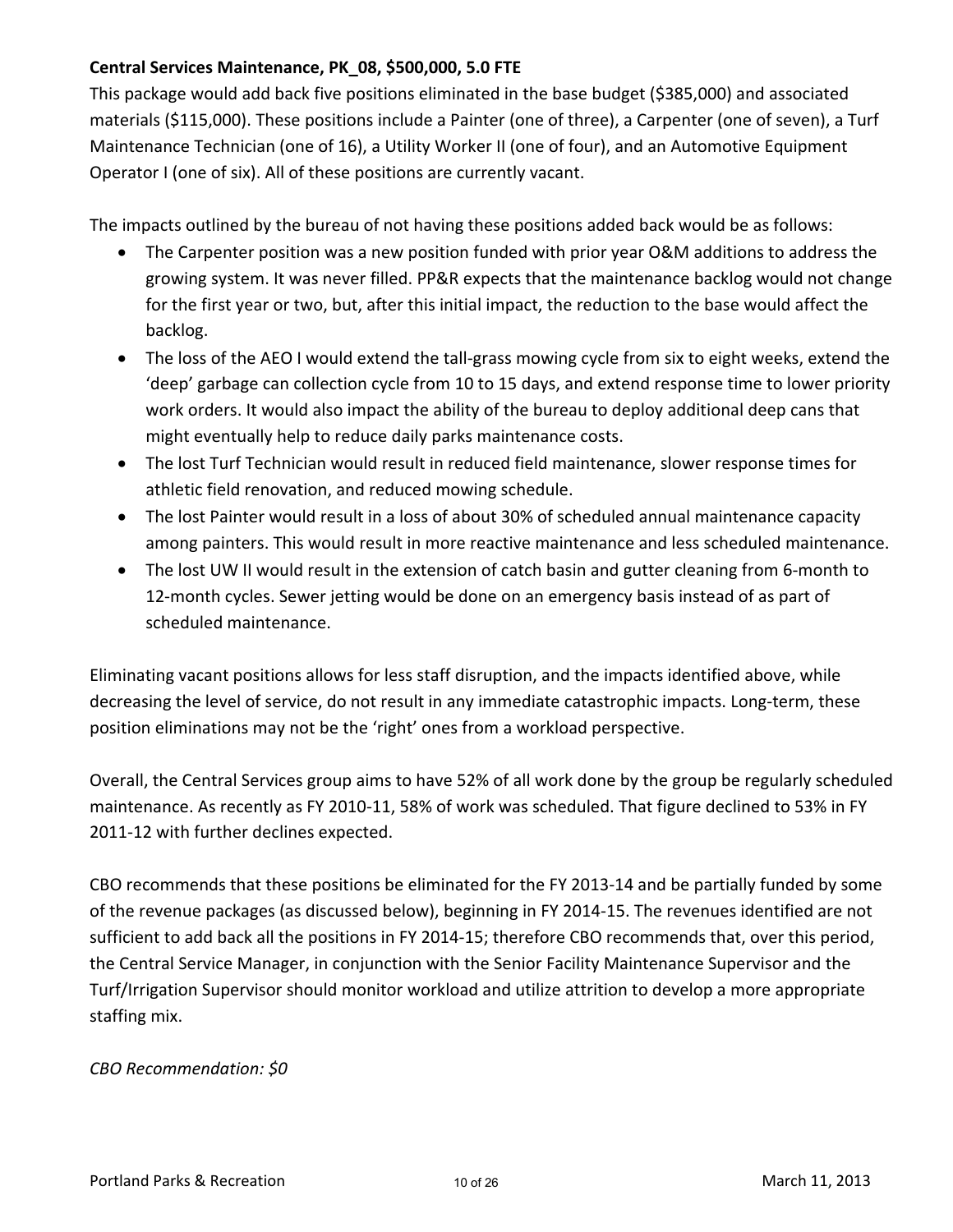#### **Recreation Services & Staffing, PK\_17, \$424,926, 6.00 FTE**

This decision package request would add six positions to the base budget. This request is not a one‐for‐ one request for positions eliminated in the base budget as noted in Key Issues above. The largest immediate impact of the new centralized Rec II specialists is the loss of those more senior positions out of the centers. (While the current plan is to physically locate them in the centers, the intention is for their work to focus on their centralized function.) This loss is compounded by the base reduction. The net effect is to effectively reduce center staffing by seven – two at East Portland (of 5 ongoing FTE), two at Mt Scott/Woodstock (of 4 ongoing FTE), one at Matt Dishman (of 3 ongoing FTE), one at Southwest (of 5 ongoing FTE), and one at Charles Jordan (of 4 ongoing FTE). As noted earlier, some of these staffing reductions are compounded by the possible loss of one-time funded Teen program staff in those centers.

To the degree that resources are available internally or in the General Fund, CBO recommends maintaining the Rec I staffing to as great a degree as possible until the centers have been able to absorb the loss of the Rec II's and begin to benefit from the centrally coordinated programming. This approach would minimize the potential service disruption associated with a stabilization period. To this end, CBO recommends that the price increases proposed for the community centers (and the non-resident fee increases) in the packages discussed immediately below be dedicated to the adding back of several of the Rec I's, at least for FY 2013‐14.

#### *CBO Recommendation: \$232,332, 3.0 FTE*

#### **Revenue Increases, PK\_26, PK\_27, PK\_28, PK\_29, \$472,348**

These packages reflect fee increases that would generate new revenue for the bureau totaling \$472,348 to offset discretionary General Fund resources. These changes are requested in addition to the increased revenues in the base budget resulting from increased projections for status quo activities or new facilities coming online, as noted in the Key Issues section above. The fee increases associated with these packages are as follows:

- Large Community Center Admission Pass Fees ‐ \$204,400 The bureau has proposed the equivalent of \$0.50/visit increases for adults and \$0.25/visit increases for seniors, teens, and youth at most large centers. Some loss of customers is anticipated as fees approach private market rates, particularly in North Portland. While increases may create financial barriers to participation, the bureau expects the scholarship policy to mitigate (although perhaps not resolve) these issues.
- Non-Resident Fees \$25,000 This increase for non-residents partaking in PP&R programs. The intention of this increase is not to raise fees to full cost recovery, but rather to bring them in line with what the typical Portland user pays in both fees and taxes for PP&R offerings.
- Swim Lesson Fees \$150,000 This package would increase the price of youth group swim lessons by \$5/package of 10 classes from \$47.50 to \$52.50. Adult and semi‐private class packages would be raised by \$10 and \$20, respectively. 97% of the revenue is generated by the youth group lesson increase, however. While this represents a 41% increase in prices since 2007, it is still one of the most affordable programs in the area. As with the community center increase, the bureau expects the scholarship policy will mitigate access impacts related to the increase.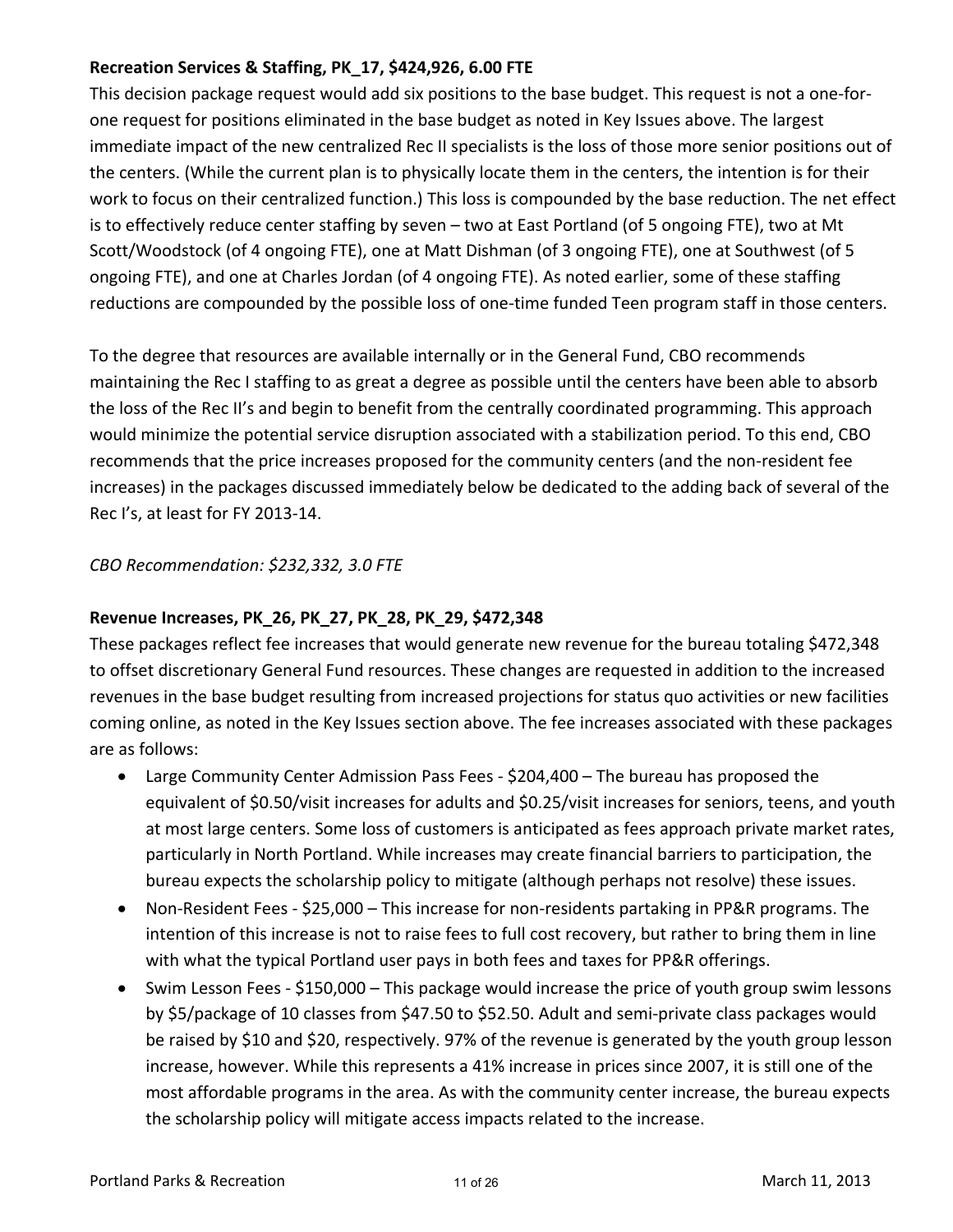● Miscellaneous Fees - \$92,948 – This package includes a variety of smaller fee increases across a number of programs including urban forestry, parks usage (e.g. picnics, sports, concessions, weddings, special use, etc.), and community gardens. A development review fee would also be established.

These fee increases seem in keeping with market rates for those services provided in the private market, concerns regarding market elasticity are minimal, revenues projected seem conservative and further the goal of achieving cost‐recovery targets, and equity and access impacts can be more or less mitigated through the scholarship policy. Based on these criteria, CBO recommends these increases and the revenues projected.

The CBO recommends that a portion of these new revenues be applied to community center staffing add‐ backs in FY 2013‐14 and to Central Services staff thereafter. This 'bridge' would allow the bureau to maintain four Rec I's in the centers and absorb the immediate staffing and workload impacts that will likely result from the conversion of site‐specific Rec II –Generalists to Rec II specialists focused on developing programming.

Once PP&R has had a chance to fully realize the efficiencies of the programming support of the new specialists, CBO recommends that the Rec I's be eliminated and the revenues support the Central Services addback, beginning in FY 2014‐15. As the positions in Central Services are currently vacant, this would have no immediate staffing impact. The expectation would be that eliminating the positions and re‐ funding them in the following year would not have a significantly adverse effect on the maintenance of the overall PP&R infrastructure.

*CBO Recommendation: \$472,348 fee revenue, offsetting discretionary added through various packages.*

#### **Natural Areas Maintenance, PK\_14, \$100,000, 1.0 FTE**

This package would add back funding for a new Botanic Specialist II position in natural area maintenance. The funding to be added back is part of the maintenance funding that was added to the bureau's CAL target to maintain newly acquired natural areas, but not included in the 90% base budget. Between 2008 and 2012, the bureau added almost 500 acres of natural areas – a 7% increase.

While this package would actually increase current staffing levels, it represents one of the challenges of maintaining the growing system. While the City has continued to provide additional funding for new acquisitions through CAL increases, the lack of available resources Citywide creates a counter‐pressure that prevents the bureau from increasing its capacity to meet the needs of the increased asset‐base.

Based on the lack of discretionary resources, CBO does not recommend funding for this request at this time.

#### *CBO Recommendation: \$0*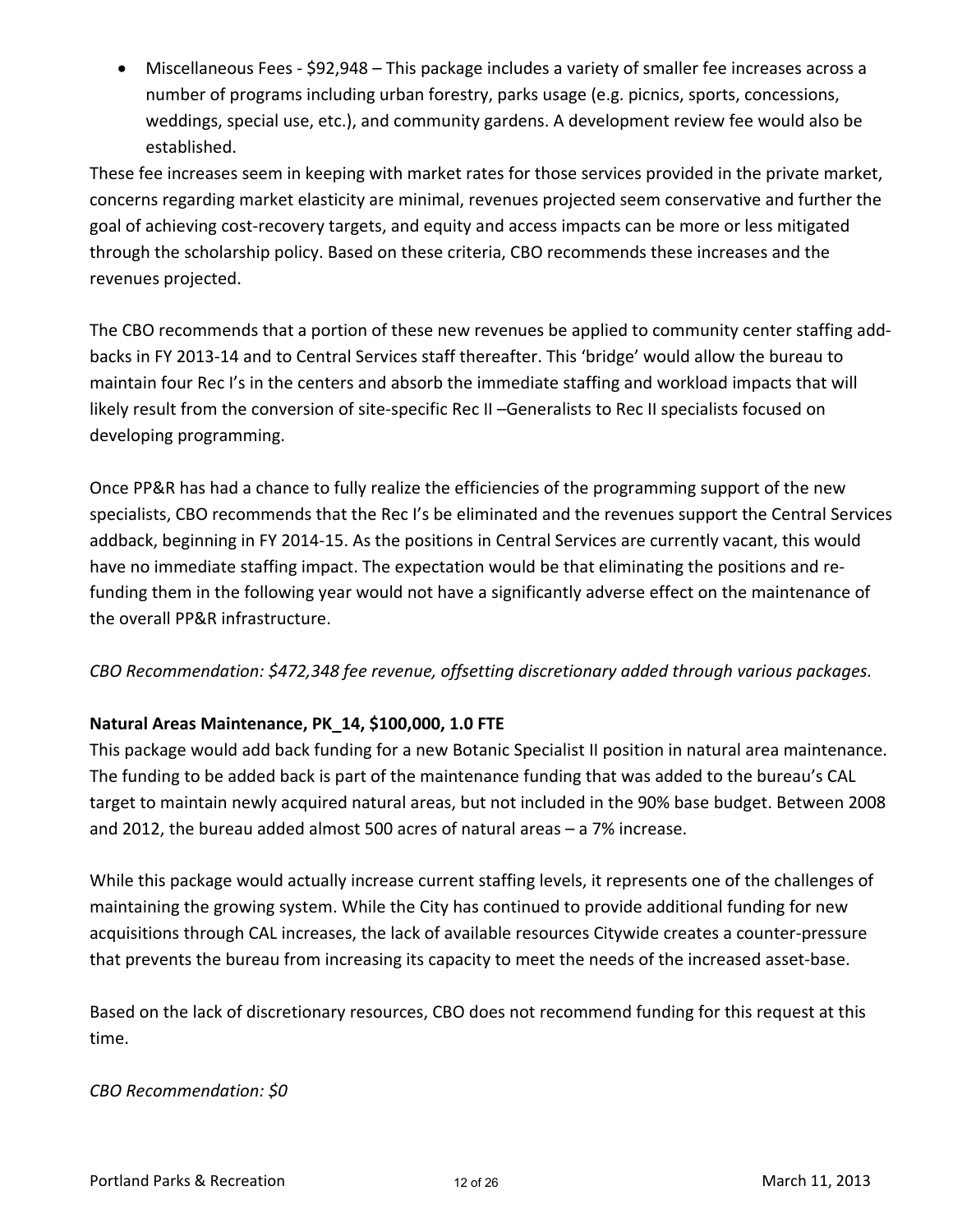#### **SUN Community Schools – 3 PP&R Sites and County Pass‐Through, PK\_19, PK\_16, \$506,468, 3.0 FTE**

These packages would add back funding for three Recreation Coordinator I positions (\$234,468) to maintain three PP&R SUN School sites at Beaumont Middle School, Roseway Heights School, and Mt Tabor Middle School and to maintain full funding for the pass-through to Multnomah County for SUN School operations. The pass-though funding (\$272,000) is spread across a number of County operated; the exact impacts would be determined by the coordinating body of the service system. The total reduction in the number of sites from 65 to 59, including the County pass-through-funded sites, represents a 9.2% reduction in overall capacity. The number of students served at the PP&R sites is roughly the SUN school average (although percent of free‐and‐reduced lunch ‐ FRL ‐ participants students is at the low end of the range for the entire SUN system, occupying three of the bottom six positions).

The elimination of three of the 11 PP&R sites in the base budget is similar to a reduction proposed last year. In last year's package, however, the bureau also identified the revenue component, materials costs and seasonal costs. These elements – which roughly balance – have not been requested as part of the add‐back in an effort by the bureau to keep the package simple.

The PP&R‐operated sites provide out‐of‐school time recreational activities, homework help, and wraparound services, particularly for at‐risk youth. The sites are also operated as community facilities for the broader community during off hours. Funding for each site supports a Recreation Coordinator, seasonal staffing, and materials. Most revenue generated at the sites is the result of evening and summer programming.

According to PP&R figures for FY 2011‐12, the sites identified for reduction were selected based on lower FRL rates and lower total FRL participants. The following are PP&R figures for FY 2011‐12:

| School          | Attendance | Unique Youth | % of color | % FRL |
|-----------------|------------|--------------|------------|-------|
| <b>Beaumont</b> | 15,604     | 435          | 40%        | 33%   |
| Mt Tabor        | 13,770     | 348          | 34%        | 37%   |
| Roseway Heights | 21,878     | 629          | 28%        | 28%   |

According to the SUN School operating contact, the City is allowed to charge fees at schools with lower than 50% FRL. During our review last year, it was indicated by the bureau that increasing fees at these schools would be insufficient to meet full cost recovery at the program level (exclusive of overhead) and would dampen attendance.

Based on the lack of discretionary resources, CBO does not recommend funding for this request at this time.

*CBO Recommendation: \$0*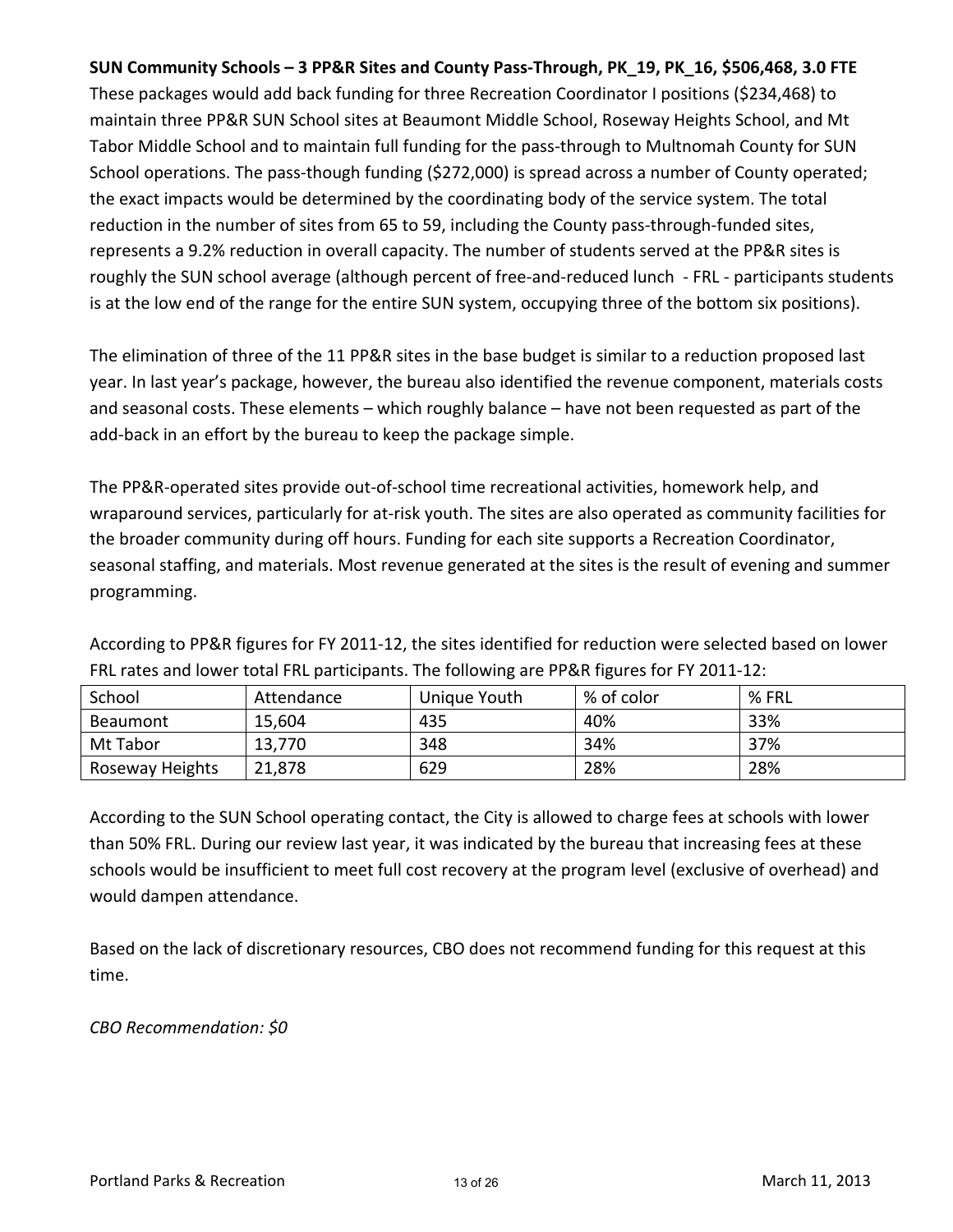#### **Capital Major Maintenance, PK\_07, \$125,985**

This package would add back funding for code‐mandated improvements, repair, rehabilitation, and replacement of assets. This funding was eliminated in the base budget – essentially a 10% pro rata reduction to the cash transfer from the General Fund to the Parks CIP Fund for this purpose.

The 100% CAL is currently \$1,259,851. PP&R requested this reduction because the CAL for the transfer is broken out separately in the target documents distributed by CBO. Regardless of this technical presentation, CBO recommends that this capital allocation be considered as part of the base. As such, this program represents a high priority for the bureau and for the City as reflected in the Comprehensive Financial Management Policies.

The major maintenance funding is currently allocated to painting and roof repair, line of credit repayment, and emergency repairs. The debt service component is for maintenance facility improvements at Chimney Park, Mt Tabor Yard, Delta Park, and the Flavel Property; these larger projects were financed using the maintenance funding as a repayment source.

The painting and roof repair portion of the budget allows the bureau to address non-critical repairs (i.e. repairs that are not code‐mandated nor present imminent life/safety issues). To the degree that these issues become critical, they would be prioritized within the emergency repair funding.

The nature of roof repair and exterior painting is that it protects the building envelope. To allow the envelope to deteriorate can lead to more expensive repairs later. However, it should be noted that both the painting/roof repair and emergency allocations have not been spent down fully over the last several years. So far in FY 2012‐13, no spending has occurred in either. In FY 2011‐12, \$85,439 of the painting/roof repair funding was utilized and none of the emergency funding was utilized. In FY 2010‐11, neither resource was tapped. In FY 2009‐10, only \$87,117 was spent on painting and roof repair and the emergency fund was not utilized.

Despite this underutilization of these reserves, it should be noted that they carry forward, allowing that portion of the next year's allocation to be used for other major maintenance projects. Therefore, the long-term impact of the base reduction is to reduce the bureau's ability to do other projects.

Based on the lack of discretionary resources, CBO does not recommend funding for this request at this time.

#### *CBO Recommendation: \$0*

#### **Central Services Contracted Service, PK\_09, \$107,000**

This request would add back funding reduced in the base for contracted services such as flooring replacement and sidewalk repair. The base, without the funding would be \$747,000. Without this funding, Central Services will perform fewer projects and focus available funds on code‐mandated projects and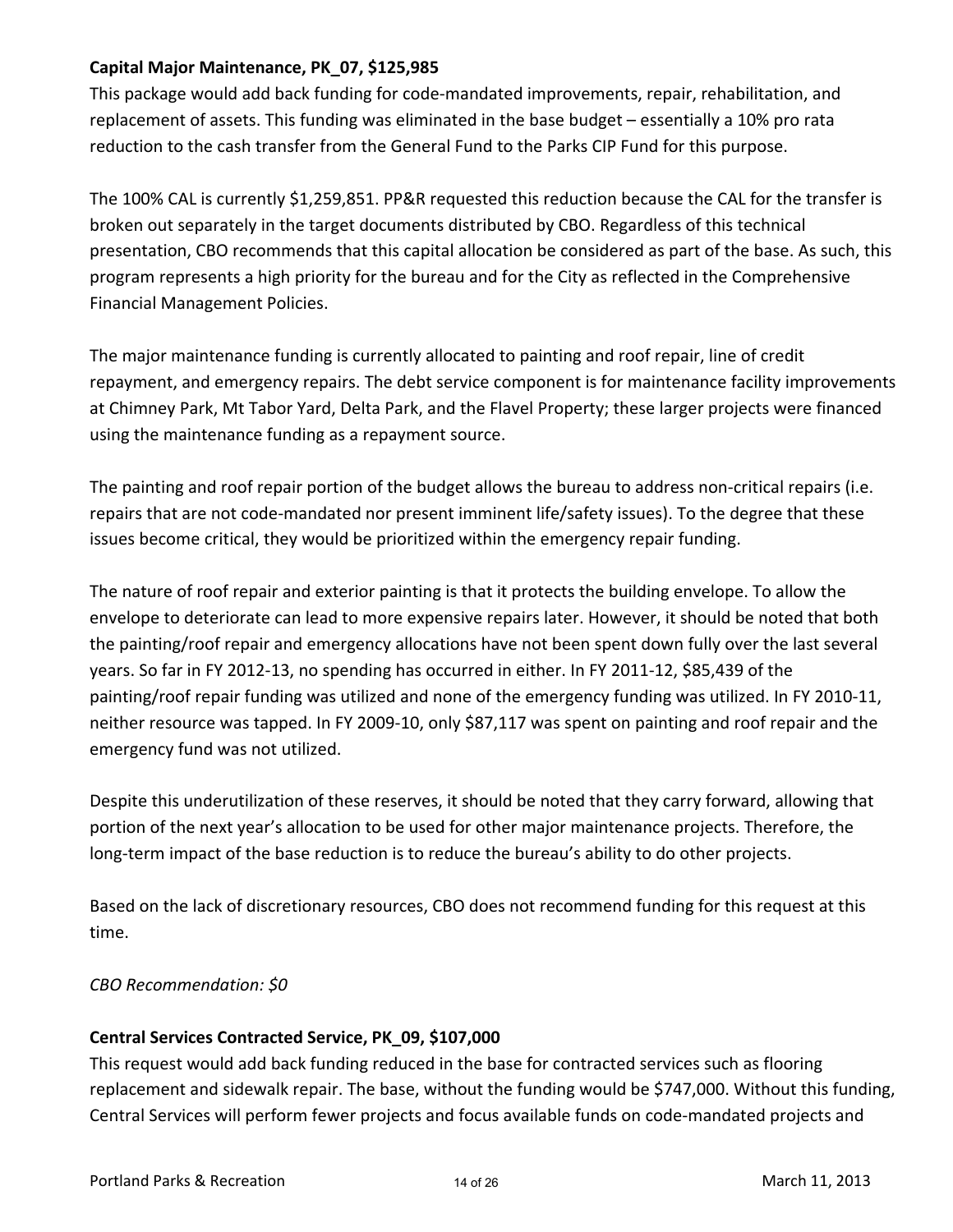those that maintain existing service levels and present the highest risk of failure. Other projects are likely to be postponed.

The reduced base in this line item may compound the impacts of the Central Services personnel base reduction. However, services that are contracted are often of a scale that makes them an inefficient use of staff resources, so there is likely minimal compounding.

This represents yet another example where the efforts to consistently fund the upkeep of a growing system are at odds with the needs to reduce the overall budget.

Based on the lack of discretionary resources, CBO does not recommend funding for this request at this time.

*CBO Recommendation: \$0*

#### **Plant Propagation and Tree Nursery Program, PK\_16, \$237,000, 2.00 FTE**

This package would allow PP&R to continue the plant propagation and tree nursery programs. The base budget, as requested, would eliminate these functions; plant stock for PP&R and other bureau customers would be sourced from outside vendors.

The package adds back a Botanic Specialist II (\$103,146 total cost), a Horticulturist (\$82,452 total cost), and \$51,402 in supplies and greenhouse heating, electrical and water savings. In addition to the nursery function, the Botanic Specialist is responsible for management of customer‐bureau interagency agreements. This work would need to be absorbed by the supervisor.

As a general matter, if plant material can be procured at lower cost than through a dedicated in‐house, staffed function, this add‐back is unnecessary. The reason for adding back some or all of the reduction would be to cover the cost of plant stock or to maintain the capacity of the supervisor.

Based on the lack of discretionary resources, CBO does not recommend funding for this request at this time.

#### *CBO Recommendation: \$0*

#### **Sellwood Community Center, PK\_18, \$60,451, 2.00 FTE**

This package would continue the full scope of recreation programs at the Sellwood Community Center. The base budget includes the continuation of the preschool at the center as well as Community Music Center satellite classes, but discontinues most other activities. The facility would still be rented, generating revenue sufficient to reach a break even point, according to PP&R.

The figure in the add package represents only the additional General Fund discretionary needed to add back the full program; it does not include revenue associated with the programming or other costs –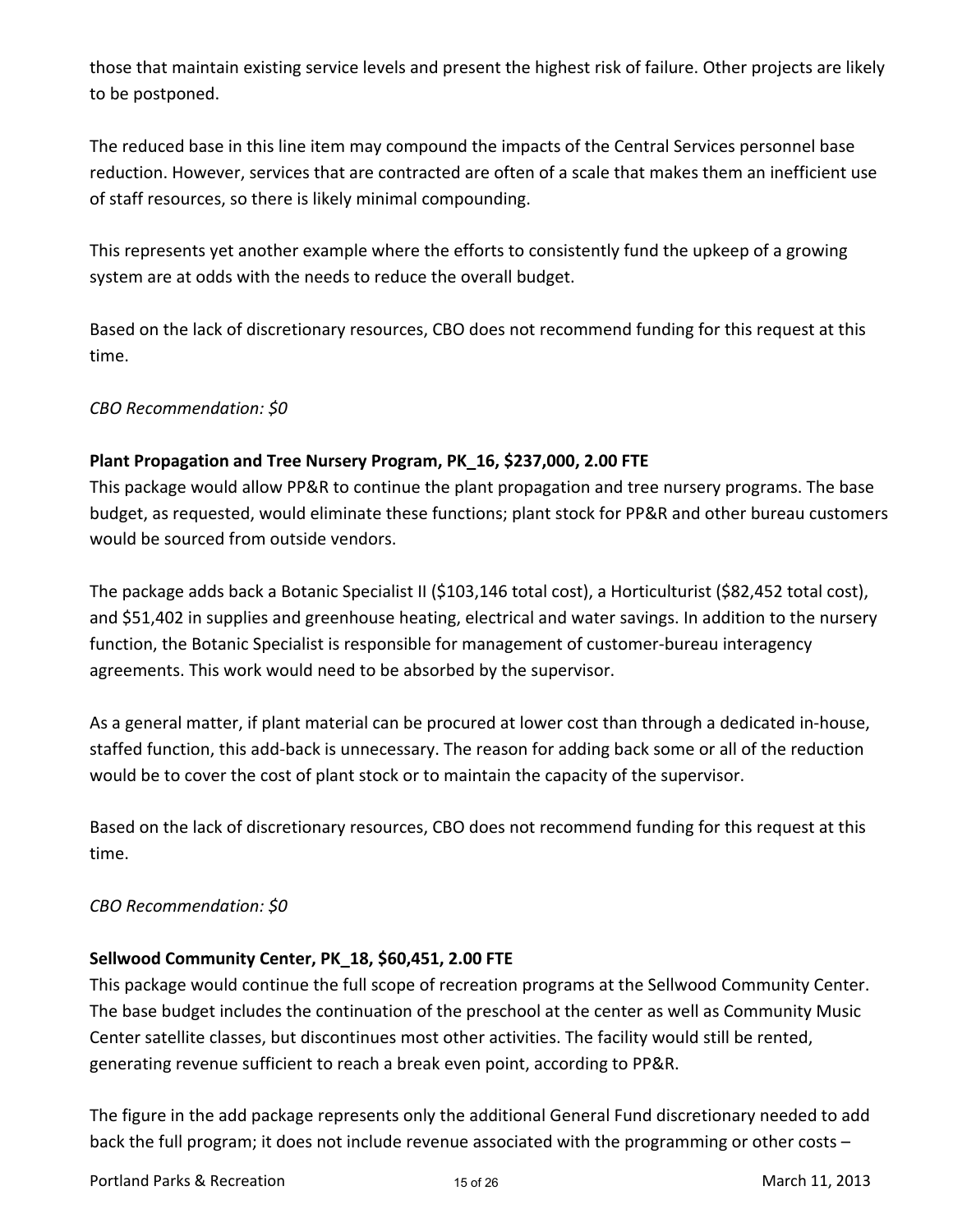materials and services or seasonal staffing costs. These figures would be developed as part of a revised package should the add‐back be accepted.

Total ongoing costs associated with the two full‐time staff (Recreation Supervisor I and Recreation Coordinator I) are \$195,114. In addition, the full program utilizes an additional \$100,000‐\$150,000 of seasonal staffing and \$100,000 of materials and services (both internal and external). In FY 2011‐12, the center generated \$342,866 which offset total direct programming costs of \$450,332.

This reduction follows on the FY 2012‐13 decision to discontinue operating the Fulton Community Center as a PP&R‐programmed asset and to eliminate the General Fund subsidy for programming at the Hillside Community Center through the use of a surcharge. Sellwood has been selected for closure based on a lower visitor count than most of the smaller community centers (46,039 in FY 2011‐12), the relative affluence of the neighborhood compared to that of other smaller centers, and the physical nature of the space which is not ideally suited for PP&R's current program delivery.

Without this add-back, the center would still function as a community asset through the pre-school, music program, and space rental. CBO recommends exploring the opportunity to provide other high‐use programs with greater cost recovery on a seasonal basis – e.g. summer camps, after‐school programming, etc. While the traditional PP&R model of on‐site program development would not allow for this type of modular approach, the Recreation Revolution shift to centralized program development and marketing and on‐site delivery might make such a flexible programming scheme possible. As the FY 2013‐14 budget process progresses, the bureau should continue to shape proposals to maintain the center as a robustly programmed asset while achieving programmatic cost recovery.

#### *CBO Recommendation: \$0*

#### **Delta Park Athletic Fields, PK\_10, \$70,356, 1.00 FTE**

This package would maintain funding for a Utility Worker II position at the Delta Park athletic fields. The position would assist with pre-game preparation of fields, including striping, lining, and skinning (i.e. preparation and maintenance of the dirt surface). The position would also have various duties related to keeping the park clean and safe for the public. The position has been vacant since November 2011. In light of the period of the vacancy, elimination of this position in the base budget has no direct impact on the current level of service at the fields. However, as noted in the Key Issues above, elimination of vacancies, while not a direct service impact, can have hidden consequences related to how vacancy savings have been utilized.

Furthermore, the base budget as requested includes the conversion of three of the eight grass fields to lighted, synthetic turf. This change is projected to increase revenue at the facility by allowing use during more of the year and for longer periods of each day. The conversion to synthetic fields is also expected to reduce the maintenance burden on staff.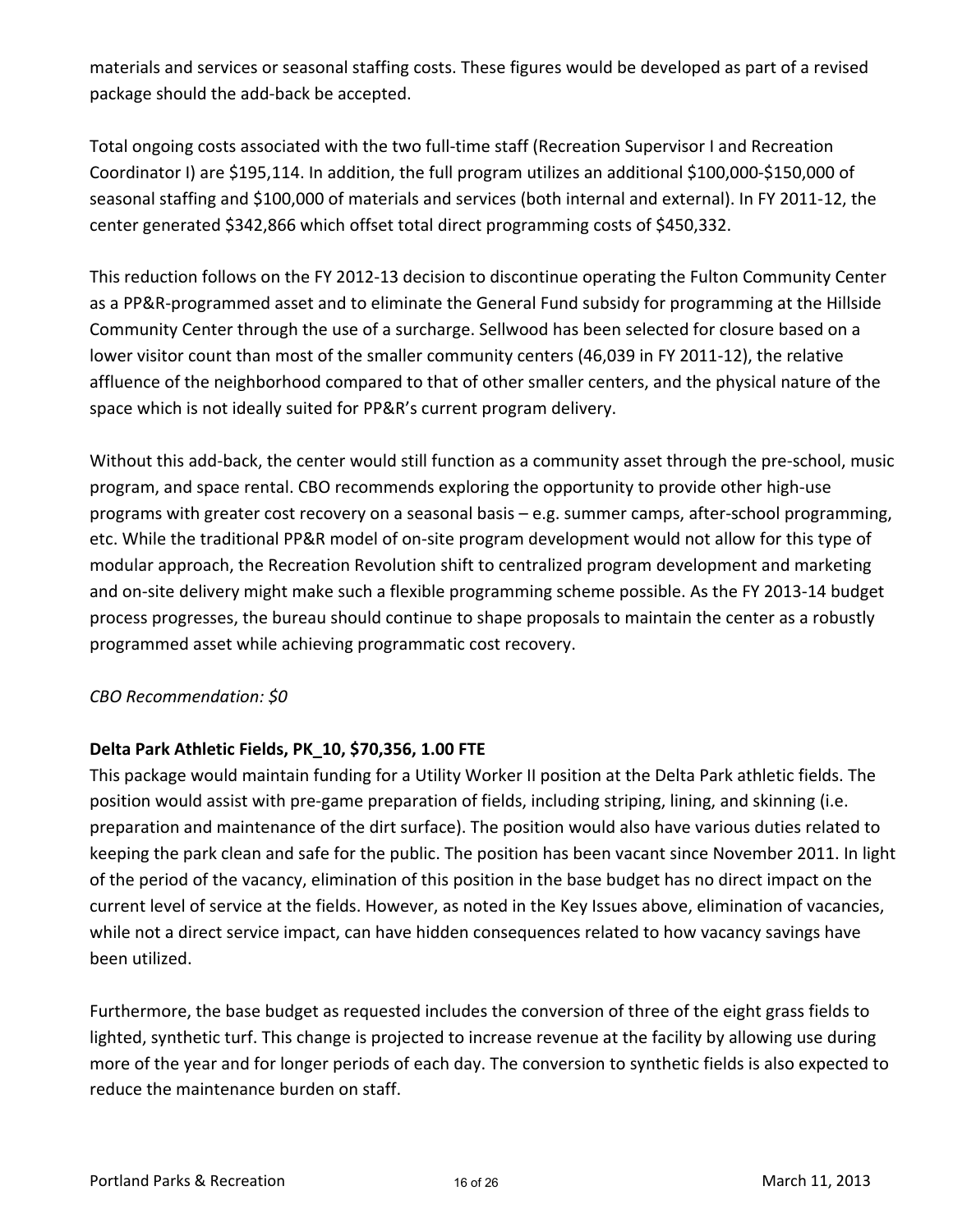CBO does not recommend continuing this position. A lower maintenance need is already anticipated at the fields given the turf conversion. Even without such a conversion, the elimination of this long‐vacant position will not impact current service levels.

#### *CBO Recommendation: \$0*

#### **Administration ‐ Community Relations, PK\_01, \$57,046, 1.00 FTE**

This package would maintain a full time Program Specialist – Assistant in the community relations program. Fully loaded costs for the position are \$107,046. The impact of maintaining this position would be \$57,046 of General Fund discretionary; part of the savings associated with the reduction are held back for seasonal staffing and contracted services to address some of the workload impacts of the reduction.

The position currently supports the volunteer manager, coordinates the court‐ordered community service program, and manages digital content for the bureau. A position dedicated exclusively to web content management was eliminated in the FY 2012‐13 budget. As part of that reduction the bureau began to distribute responsibility for content to the staff throughout the bureau and the Program Specialist position become the coordinator for web updates.

Without the requested position, PP&R would continue to move toward the distributed responsibility for content while having part-time or seasonal staff manage some of the work. Volunteer support – including logging of hours and background checks – shifts to seasonal staffing to manage peak loads. The structure of the court‐ordered community service program, which currently makes up less than 1% of all volunteer hours, would be altered. Currently, the position spends 10‐15 hours per week coordinating this program. The bureau has indicated that by using online registration and limiting the sites for which court‐ordered community service participants can sign up, coordination of these volunteers would require five hours per week, performed by other full-time or seasonal staff.

With the requested position, the bureau would continue the digital communications transition and manage web updates centrally. The position would manage workflow and ensure consistent content through training of staff and approval of content. In addition to this continued responsibility, the restructure of the court‐ordered community service program would increase capacity of the position to provide greater volunteer support for functions like corporate volunteer days.

Given the inefficiencies of managing the court‐ordered community service program, the shift of resources away from the program is reasonable.

While the potential increase in volunteer hours associated with the increased capacity of the position could generate considerable leverage for the bureau, given the nature of other reductions proposed to the base – i.e. core City staff functions that are not appropriate for volunteers – this restoration is not recommended at this time.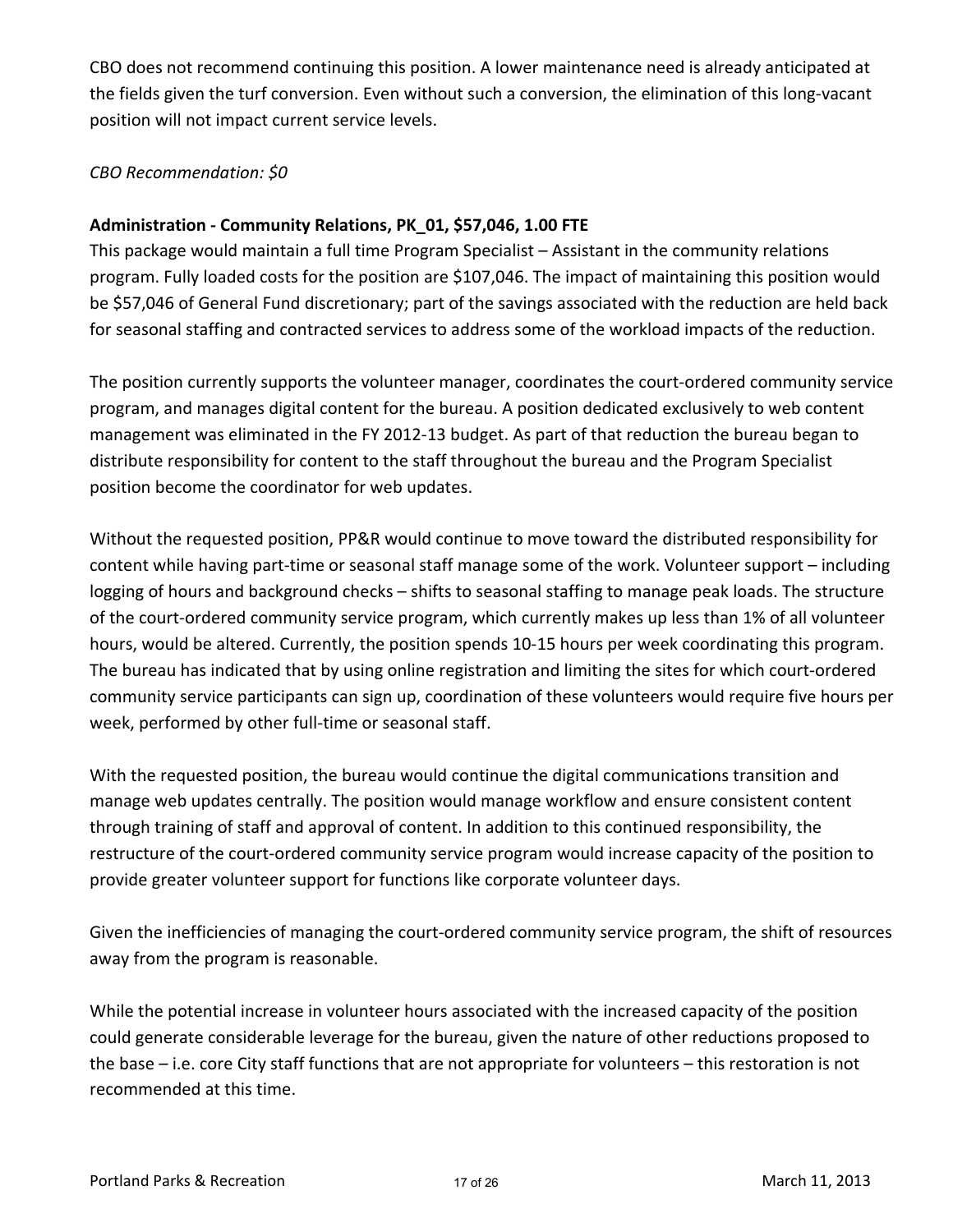CBO recommends that the bureau implement the elimination of the position and utilize a portion of the savings for peak‐load management, through seasonal staffing or contracting.

#### *CBO Recommendation: \$0*

#### **Administration – Safety and Security, PK\_03, \$84,740, 1.00 FTE**

This package would restore a Sr. Administrative Specialist position eliminated in the base budget. The position currently supports the Risk/Safety program and the Security/Ranger program. The position is currently responsible for managing the training database, organizing bureau‐wide training opportunities for mandated and suggested trainings, coordinating meetings and special events, assisting the safety manager with claims management, supervising interns and volunteers, and maintaining and revising occupational safety policy documents. The position tracks and maintains records of guest accident reports, security incident reports, and exclusion forms.

The impact of not adding back this position would be that the safety manager would take on a significant portion of the workload of this position and managers and supervisors would need to take more direct responsibility for scheduling trainings and keeping employee certifications current. Direct fiscal impacts would be that the manager would not be able to dedicate time to the Employer‐at‐Injury Program, a State revenue stream that allows for recovery of workers compensation claims if the employer takes action to mitigate the circumstances of the claim. Longer‐term fiscal impacts might be an increase in the Risk Management interagency if claims rise.

Based on the lack of discretionary resources, CBO does not recommend funding for this request at this time. However, CBO encourages the bureau to track the revenue and cost impacts associated with the elimination of the position over time to assess whether the net impact of the base reduction is to indeed generate savings. Corrective action should be taken in the event that those savings do not materialize.

#### *CBO Recommendation: \$0*

#### **Pass‐Throughs – Linnton Community Center/Leach Botanical Garden, PK\_15, \$16,072**

This package would add back the 10% reductions to these pass-throughs taken in the base budget. The Linnton Community Center add‐back is \$4,472 for out‐of‐school hours clubs, sports, and recreation/enrichment programs. The Leach Garden Friends add‐back is \$11,600 and would fund additional programming at the garden, a PP&R‐owned site, managed by the group. While both programs would experience diminished service levels, neither reduction would cause closure of the facility. This would be of particular fiscal concern to PP&R in the case of Leach since the bureau would be responsible for the facility should the group not be able to fulfill its management responsibilities.

CBO does not recommend prioritizing these requests over the maintenance of PP&R‐owned assets or program delivery at PP&R sites.

#### *CBO Recommendation: \$0*

Portland Parks & Recreation March 11, 2013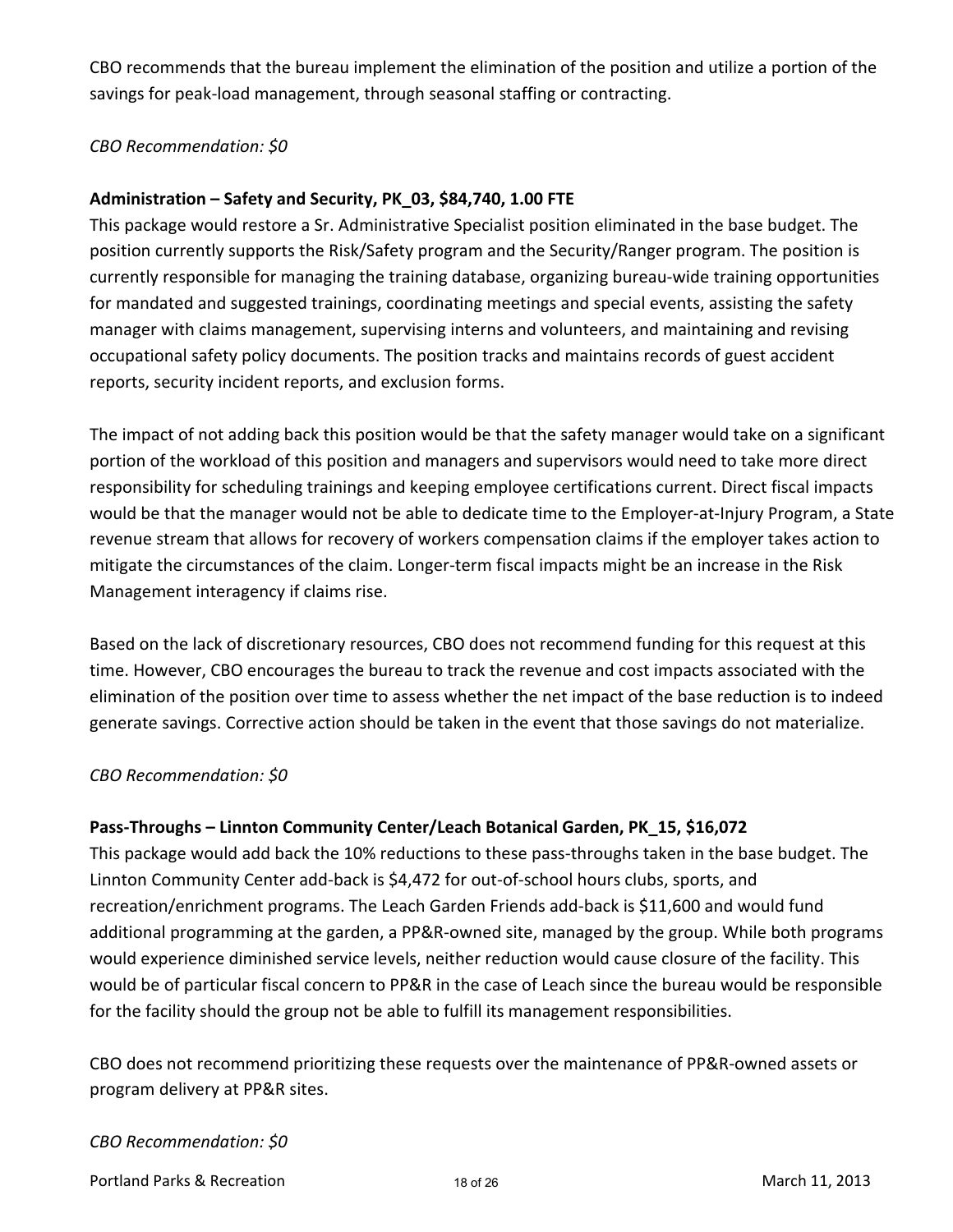## **Aging & Disability Pass‐Through, PK\_05, \$565,819**

This package would maintain funding for the Multnomah County District Senior Centers at the current level. Currently, a portion (\$40,000) supports transportation of seniors from the centers to medical appointments. The remainder goes to senior centers for focal point, outreach, health promotion, wellness, and social enrichment activities. According to PP&R, this funding constitutes 26% of the district senior center budget and 6% of the Access & Early Intervention program budget.

According to the FY 2012‐13 Multnomah County budget document, 27,617 seniors were served by activities provided at the nine district senior centers. Activities in the district centers are closely coordinated with the Senior Recreation program at PP&R.

Without the continuation of this funding, recreational services would continue to be available to seniors as part of the PP&R‐facility based programs. This could result in more limited access to recreational programming for some seniors, however. PP&R's strategic shift to site‐based delivery of centralized program development and marketing may mitigate or compound the access impacts of discontinuation of PP&R's investment in the district centers. The larger shift in recreational service delivery is designed to create efficiencies in program development, marketing, and delivery. Should those efficiencies arise, the community centers might become more effective at outreach and engagement. However, the reduction in specialized senior program staffing may have the opposite effect. If the community centers are not able to become more effective at outreach and provision of senior recreational services, then there might be some net impact on the number of seniors served.

Based on the lack of discretionary resources, CBO does not recommend funding at this time and recommends that funding for a successful transition to the new service delivery model be prioritized.

#### *CBO Recommendation: \$0*

#### **Buckman Pool, PK\_06, \$88,762, 1.00 FTE**

This package would maintain the current level of support for the operation of the Buckman pool, a Portland Public Schools asset. Total costs (exclusive of overhead charges) in FY 2011‐12 were \$216,474, including direct programming costs of \$186,530 and maintenance costs of \$29,944. As it is not a City‐ owned asset, no utilities or capital replacement costs are calculated. Total revenue at the site was \$56,359 during the fiscal year, resulting in a net discretionary subsidy of \$160,115.

During FY 2011‐12, the pool received 23,712 visits from an estimated 522 unique users, resulting in an average discretionary subsidy of \$6.75 per visit or \$306 per user. The pool is the only one to offer gender‐ only swims. These currently accommodate an average of five women and girls during each weekly session and two men and boys during each weekly session.

Should the pool cease to operate, options would include Matt Dishman (2.2 miles – 9‐11 minutes driving – 27‐42 minutes by transit – 16 minutes biking) or East Portland (5.1 miles – 18 minutes driving – 32‐49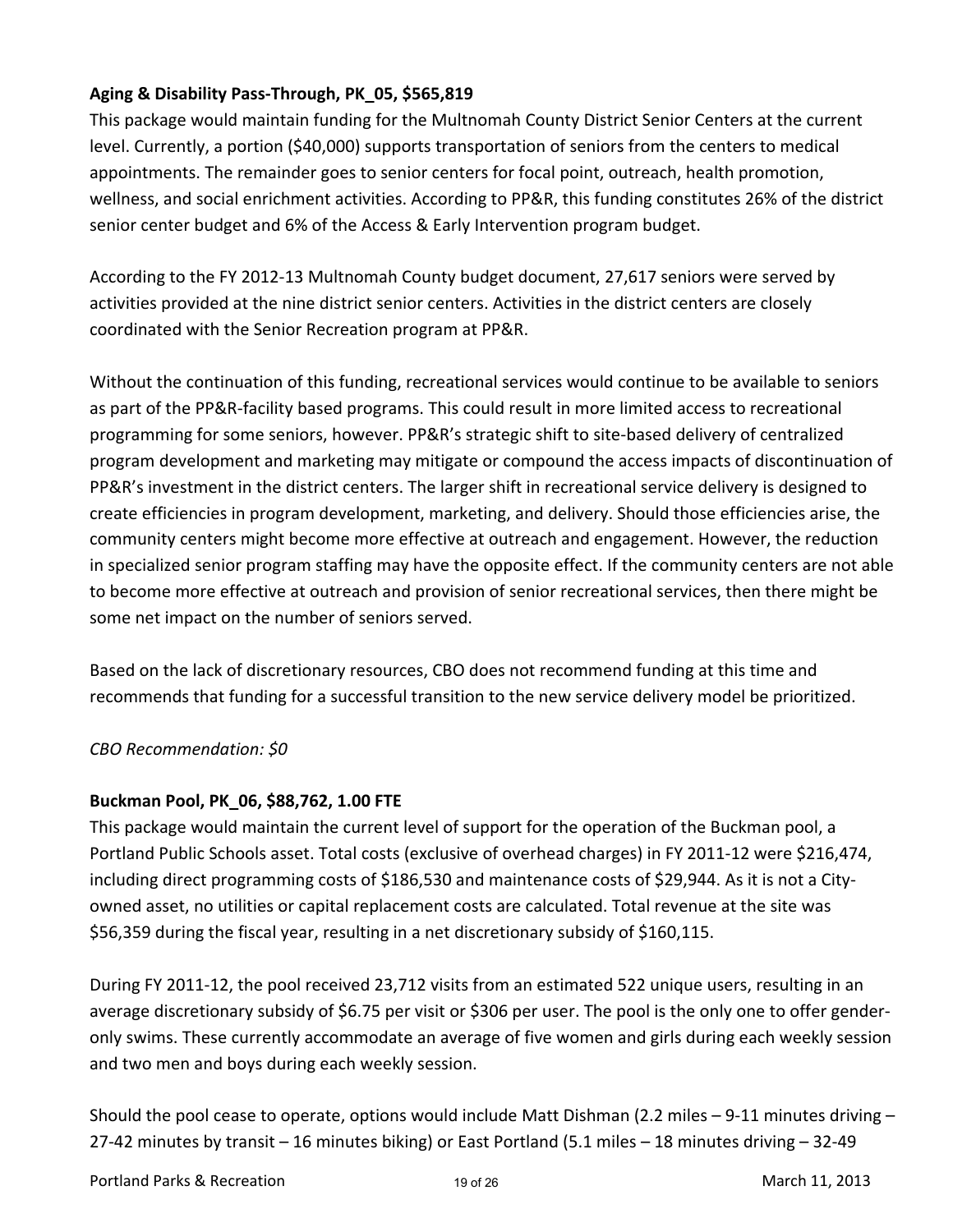minutes by transit – 32‐36 minutes biking). Additionally, several private pool providers are in the area; prices may vary significantly from PP&R rates, however. There would be no alternatives for the gender‐ only swim.

In light of the low utilization, the high per user and per visit subsidy, the fact that the pool is not a City‐ owned asset, and the reasonable availability of alternatives for most users, CBO does not recommend this package.

While not recommending the package, CBO does recognize the value of the asset to the community; over time, the user base has been vocal and engaged and has a clear emotional investment in the facility. CBO recommends that this community work with PP&R and PPS on the possibility of keeping the pool open through a community-based agreement. The largest component of the PP&R cost is staffing - one fulltime Recreation Coordinator I and seasonal/casual lifeguard staffing. Operated privately and unstaffed, the costs would drop below the current program revenue.

Another alternative for keeping the pool open would be to eliminate the discretionary subsidy by adding a surcharge of \$6.75 per visit or by creating an annual membership charge (or some combination of the two).

*CBO Recommendation: \$0*

#### **Administration – Materials & Services, PK\_02, \$300,000**

This package requests a 3.5% inflation factor for a portion of the materials and services (M&S) base budget. As part of the 100% CAL figure, PP&R was allocated additional appropriation for this increase. The bureau has omitted the increase from its 90% base for all M&S that is not a fixed cost, a utility cost, or a contracted item. This remaining base totals \$8.58 million. As noted by the bureau, front‐line crews will have less purchasing power. A portion of the savings (\$50,000) comes from lower-than-projected costs for the Micromain Mobile implementation, which is expected to be \$50,000 ongoing versus \$100,000 ongoing.

As noted in Key Issues, this type of savings is possible at the programmatic level, but it will have an overall tightening impact on the bureau's operations. Despite this point, based on the lack of discretionary resources, CBO does not recommend funding for this request at this time.

#### *CBO Recommendation: \$0*

#### **Administration – Workers Compensation, PK\_04, \$60,000**

This package has been requested on the grounds that it would restore a 'reserve' for workers compensation expenses. Workers compensation is funded by OMF‐Risk Management through fixed charges to bureaus. These charges are effectively a multi‐year moving average that smoothes costs over time. That the rate this year is lower is a result of metrics changes with Risk Management as well as the impact of ongoing efforts by the bureau to bring down claims through education and training. Restoring funding for this line-item generates an unnecessary bureau-level contingency in the current year –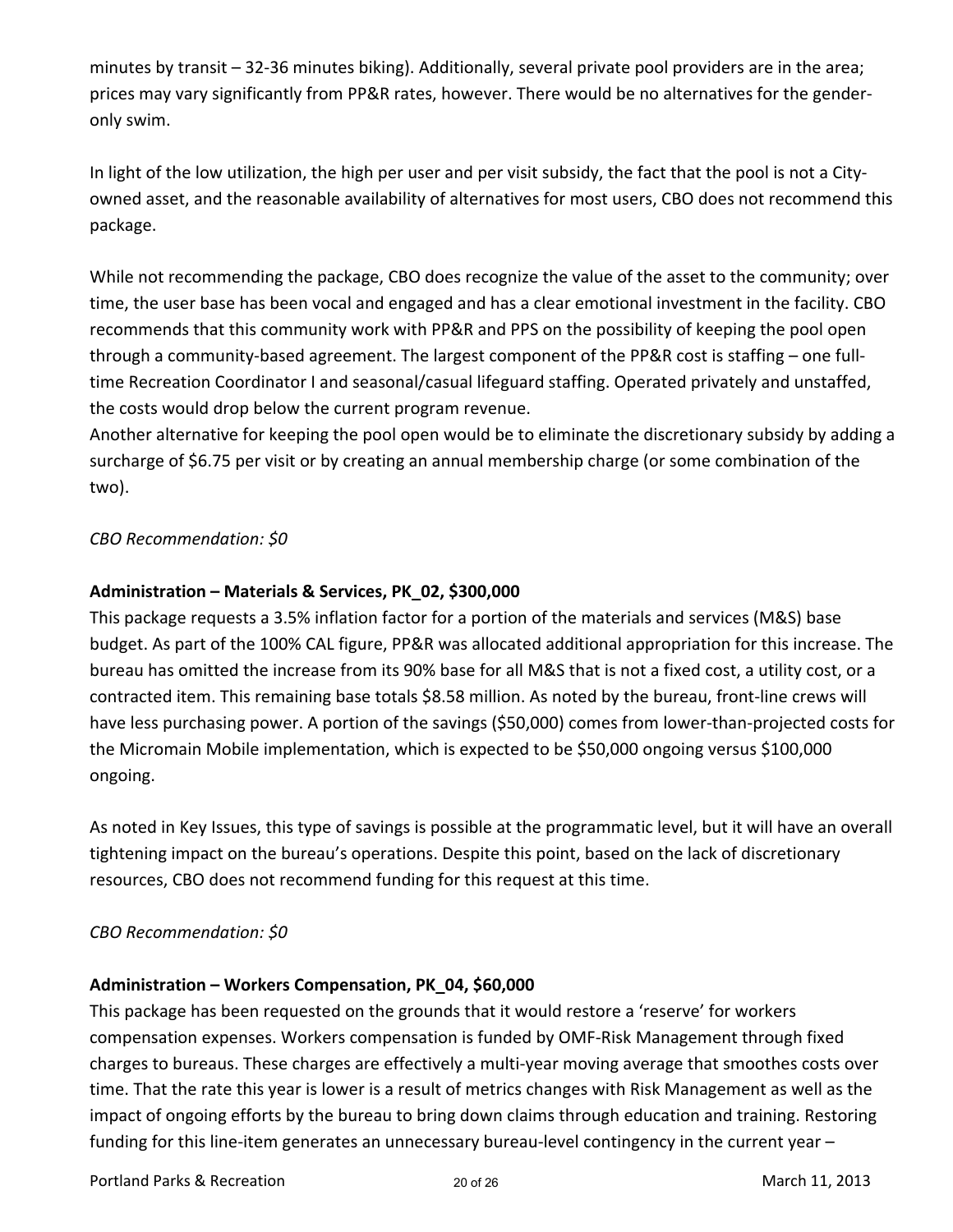unnecessary because the rate is fixed in the current year. CBO does not recommend such a contingency. The savings on the internal service rate are built into the base and captured as savings.

#### *CBO Recommendation: \$0*

#### **Teen Programming, PK\_23, \$300,000, 3.00 FTE**

This package would continue funding for three of five recreation coordinator positions with at‐risk youth outreach specialties. The five positions are currently located at Mt Scott, East Portland, Montavilla, Matt Dishman, and University Park Community Centers. These coordinators run approximately 15 registration programs quarterly as well as program drop‐in activities; supervise approximately 10 part‐time employees and volunteers; assist in the management of the community center facilities and programming; establish and sustain partnerships with schools and community service agencies; and prepare and distribute marketing materials.

The goal of the program is to develop a strong core of engaged teens at each site that will attract additional teens who might otherwise be engaged in unproductive or negative behaviors.

CBO has not recommended funding for this program for the last four fiscal years (since FY 2009‐10) and, in light of one-time funding constraints in FY 2013-14 and the fact that City Financial Policy discourages the use of one-time resources for funding ongoing programs, CBO continues to recommend against onetime funding.

In the BAC's initial prioritization of the program, this program was ranked as the fifth package to buy back. PP&R senior management identified it as the twelfth to be added back. Given this relatively high ranking of the program, the connection to the Thriving and Educated Youth goal of the Portland Plan, PP&R's equity focus, CBO recommends that this program be prioritized over other add‐backs, in whole or in part, for ongoing funding should it become available. However, as part of the CBO balanced recommendation, we do not recommend funding at this time.

#### *CBO Recommendation: \$0*

#### **Summer Lunch Program, PK\_24, \$70,000**

This request is for one‐time funding to continue the extension of the Summer Lunch program. PP&R distributes nearly 70% of the USDA free lunches provided in Portland each summer. Funds pay for staffing to distribute lunches at the beginning and end of the summer to children at approximately 21 lunch sites in parks across the city. Traditionally, the Summer Playgrounds program starts a week after school is out and runs a week before school begins in Fall. This left many children without lunch options during those non‐programmed weeks. The \$70,000 pays for distribution of lunches in the 2 to 3 week gap. Actual dates are dependent upon Portland Public Schools, David Douglas, Centennial, etc., capacity to provide the lunches. A small amount of the funds are dedicated to daily care and cleaning in the parks with lunch programs to ensure the restrooms are available for the program and to ensure the areas are cleaned afterward. The entire summer playground program costs \$340,000. The summer lunch program is one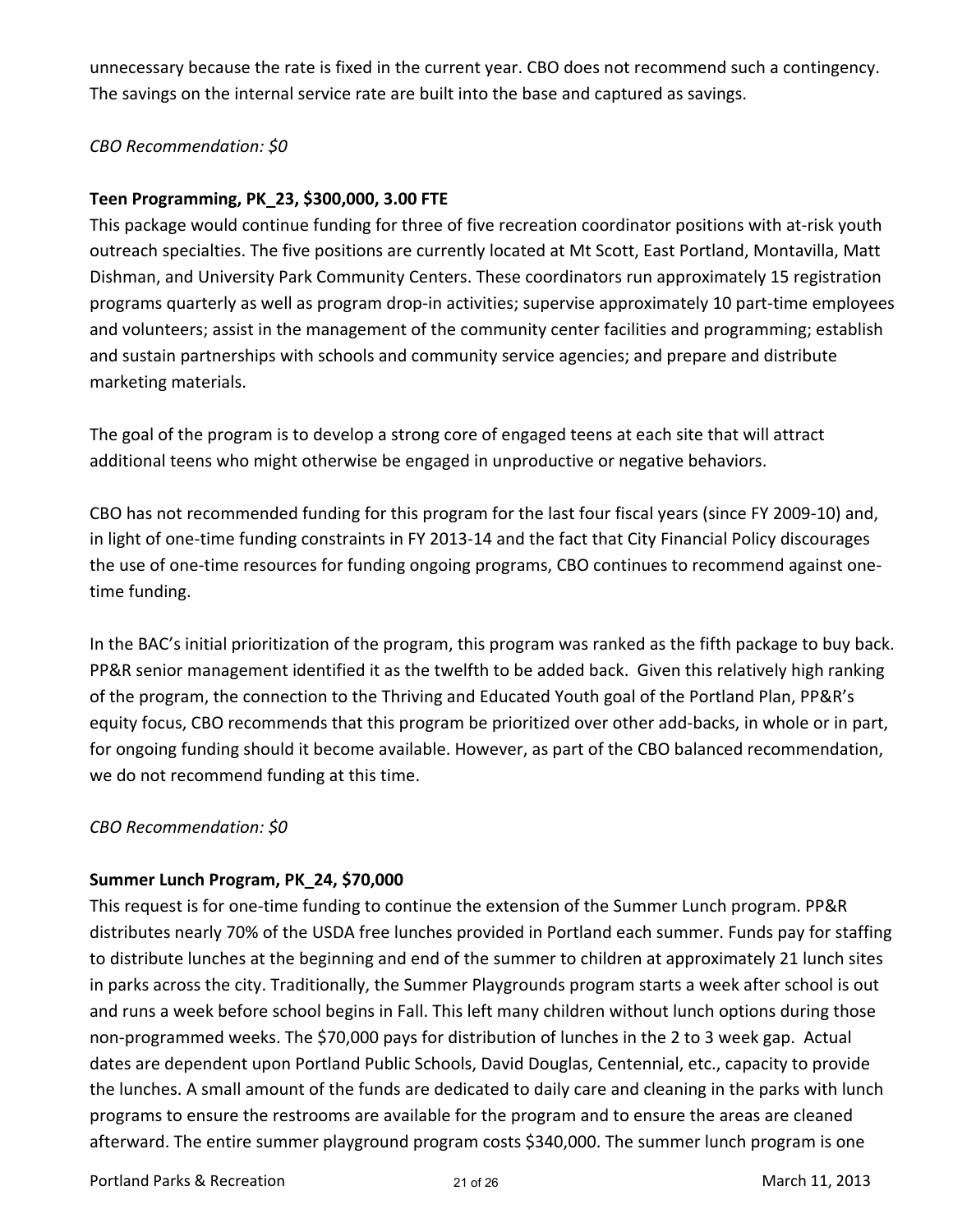part of a larger program that includes mobile recreation programs (including climbing walls) and sites that do not serve lunches. Of the total amount, approximately \$150,000 typically comes from sponsorships and grants.

This program meets a number of Citywide objectives, including the Portland Plan goal of Thriving and Educated Youth as well as Citywide equity priorities. However, CBO does not recommend it for funding at this time based on funding availability constraints and other core recreation programming and maintenance needs. The immediate impact would be that upwards of 2,000 children per day for the two to three weeks of the funding would not receive lunches. To the degree that the bureau or Council wished to continue funding for these 'gap' weeks on an ongoing basis, CBO recommends the bureau seek to build it into the base budget, displacing other priorities, or seek additional outside resources. Based on the lack of discretionary resources, CBO does not recommend additional funding for this request at this time.

#### *CBO Recommendation: \$0*

# **Bureau of Environmental Services Interagency Funding, PK\_30, PK\_31, PK\_32, PK\_33, PK\_35, PK\_36, \$832,778, 7.00 FTE**

As noted in Key Issues, the Bureau of Environmental Services has proposed a number or IA reductions in their base budget. Should these programs not be restored through add‐backs, PP&R operations in City Nature would be significantly impacted. Consequently, the bureau has requested a number of discretionary add packages within their allowable 10% to fund these programs. This request was made by PP&R to highlight the importance of the programs, regardless of funding source. The programs currently funded by BES include:

- Forest Park Ranger A dedicated staff member of the security team that patrols Forest Park to ensure appropriate use (i.e. no camping, off-leash dogs, etc.), engages volunteers and stewardship partners in the park.
- Protect the Best Three staff dedicated to performing a regular maintenance cycle of invasive species control in the healthiest, most ecologically important City-owned natural areas.
- Youth Conservation Crew Funding for paid employment opportunities for Portland area youth, aged 14‐18. This program, in addition to supporting the City Nature work of PP&R, furthers education and equity goals by providing a diverse pool of students with job experience in a field not traditionally accessible to diverse populations.
- Willamette River Stewardship Funding for one of the three full-time stewardship coordinators Citywide. These positions create and sustain volunteer programs in City natural areas. This position coordinated almost 4,000 volunteers in FY 2011‐12 who provided nearly 11,000 hours of time planting, removing invasive species, and removing trash.
- Tree Inspector This position has been vacant since 2007. Interagency revenue has, in the meantime, funded seasonal staff that perform intake, permitting support, Heritage Tree documentation, and other functions in the unit.
- Education and Outreach This position supports the Urban Forestry Commission Education and Outreach Committee, provides PP&R representation at outreach events, and coordinates 'Learning Landscapes' school tree plantings.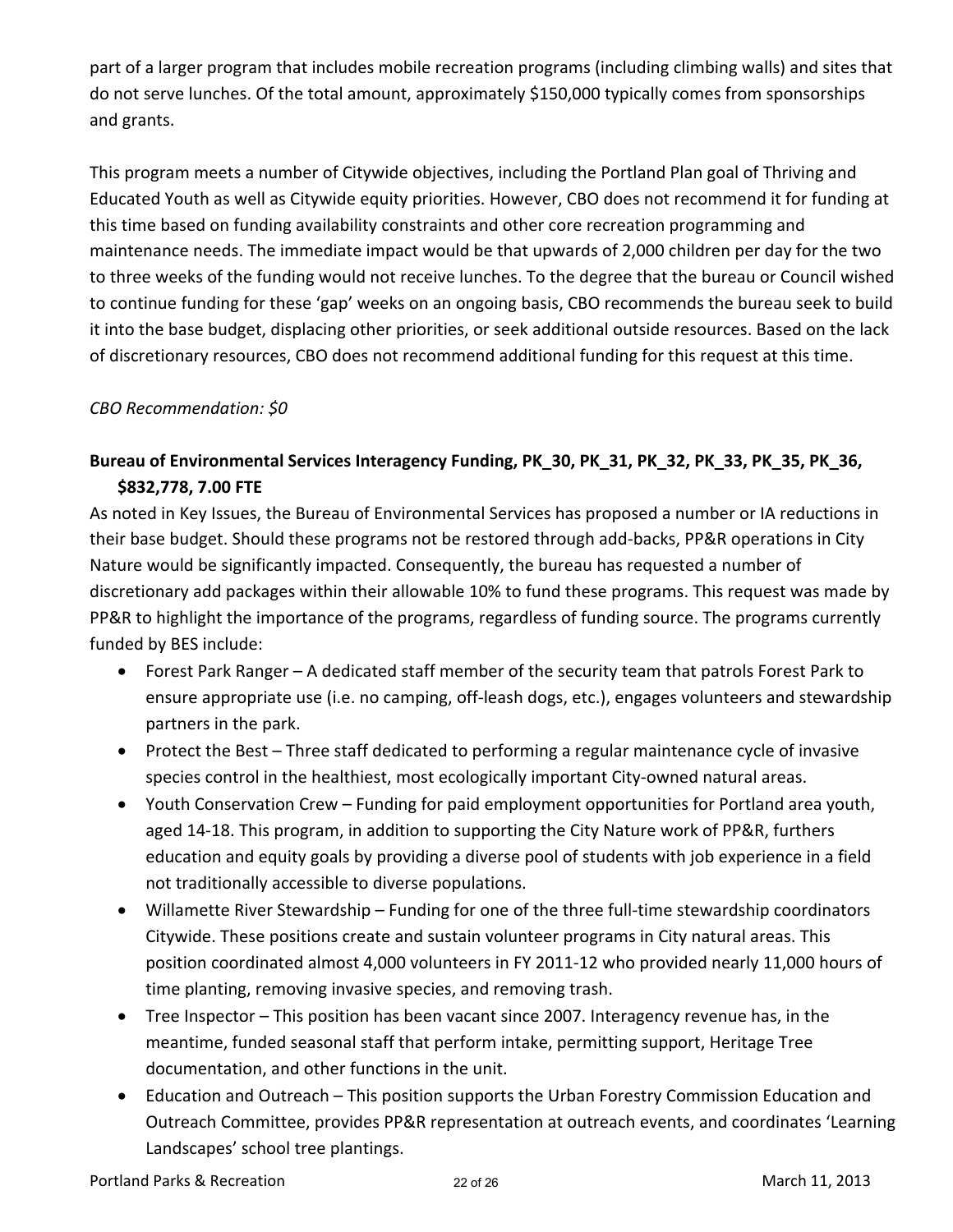• Dutch Elm Inoculant – As discussed in the PK 34 above, this funding provides the inoculant necessary for the protection of PP&R elms.

|                                                | Parks Request | <b>BES Request</b> |         |
|------------------------------------------------|---------------|--------------------|---------|
| Package                                        |               | FTE                |         |
| Forest Park Ranger (PK_30)                     | 72,000        | 1.00               | 65,000  |
| Protect the Best (PK_31)                       | 250,000       | 3.00               | 250,000 |
| Youth Conservation Crew (PK 32)                | 175,000       |                    | 175,000 |
| Willamette River Stewardship (PK 33)           | 132,778       | 1.00               | 105,869 |
| Tree Inspector (PK 35)                         | 81,000        | 1.00               | 81,000  |
| Education and Outreach (PK_36)                 | 122,000       | 1.00               | 112,000 |
| Dutch Elm Inoculant (PK_34, discussed earlier) | 62,500        |                    | 62,500  |
| <b>TOTAL</b>                                   | 895,278       | 7.00               | 851,369 |

The CBO has recommended as part of the BES review, that BES continue funding these programs for FY 2013‐14. Further, we recommend that issues of long‐term funding and operational responsibilities for these shared priorities be addressed through a task force model.

*CBO Recommendation: \$0 (recommended in BES budget)*

## **Operations and Maintenance for Acquisitions and Improvements, PK\_25, \$718,586**

This is a new request, over and above the 10% add‐back allowance, but allowed per the budget instructions based on financial policy that directs the City maintain new assets. The package consists of \$674,401 ongoing and \$44,185 one‐time.

This request, more than any other, highlights the conflicting priorities of this budget. While CBO fully endorses the concept of providing funding for ongoing maintenance of new assets, recommending funding for this package over restoring existing maintenance funding is logically inconsistent. With that said, it is a reasonable alternative to fund this package to comply with the established O&M process and seek offsets elsewhere in the Citywide budget – either with the discretionary add‐backs in PP&R or in other bureau's. This would allow the bureau to flexibly apply the funding to costs arising out of the new assets or backfill the reductions taken in the base.

#### *CBO Recommendation: \$0*

#### **OMF IA Add‐Backs, PK\_22, \$372,913**

As per budget direction, the Office of Management and Finance (OMF) internal service funds were asked to submit 90% of their current service level (CSL) budgets as their base and add packages to restore funding up to 100% of CSL. Bureaus were directed to match the OMF add‐back packages with a single decision package. The table below outlines the total requested add‐backs by service provider. The table below shows the impact across all funds by service. The General Fund would fund only a portion of this (\$372,913).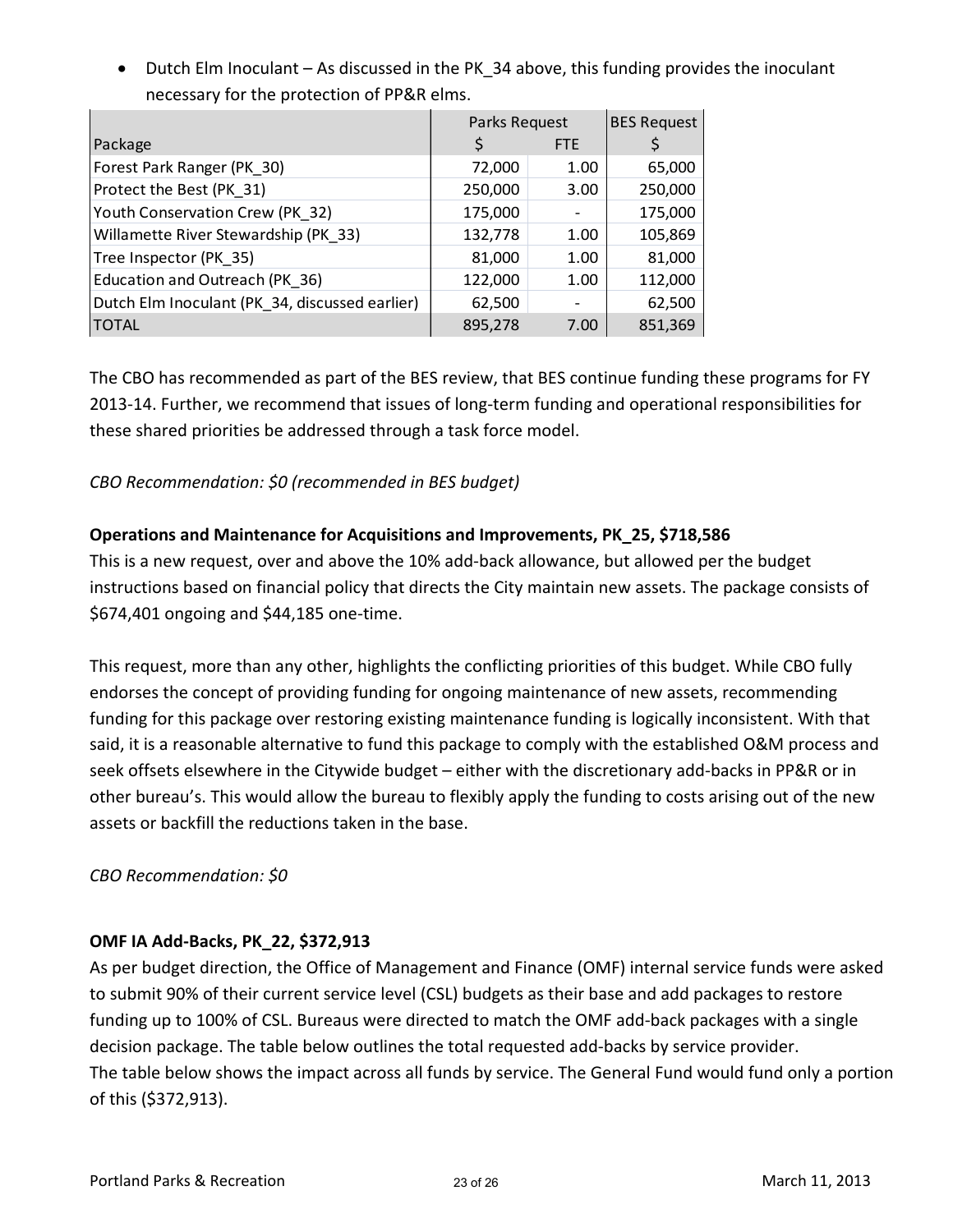| <b>OMF Service</b>           | Amount       |  |  |  |  |
|------------------------------|--------------|--|--|--|--|
| <b>EBS Services</b>          | \$<br>84,532 |  |  |  |  |
| <b>City Fleet</b>            | 93,842       |  |  |  |  |
| <b>Facilities Services</b>   | 44,299       |  |  |  |  |
| <b>Risk Management</b>       | 36,181       |  |  |  |  |
| <b>Technology Services</b>   | 141,452      |  |  |  |  |
| <b>General Fund Services</b> | 2,968        |  |  |  |  |
| <b>Total Impact</b>          | 403,274      |  |  |  |  |

In response to add‐backs recommended in the OMF budget analysis, the CBO recommends \$19,149 in General Fund discretionary support and \$1,251 from bureau contingency to fund these packages. A full discussion of all of the OMF packages may be found in the OMF budget analysis.

*CBO Recommendation: \$20,400.*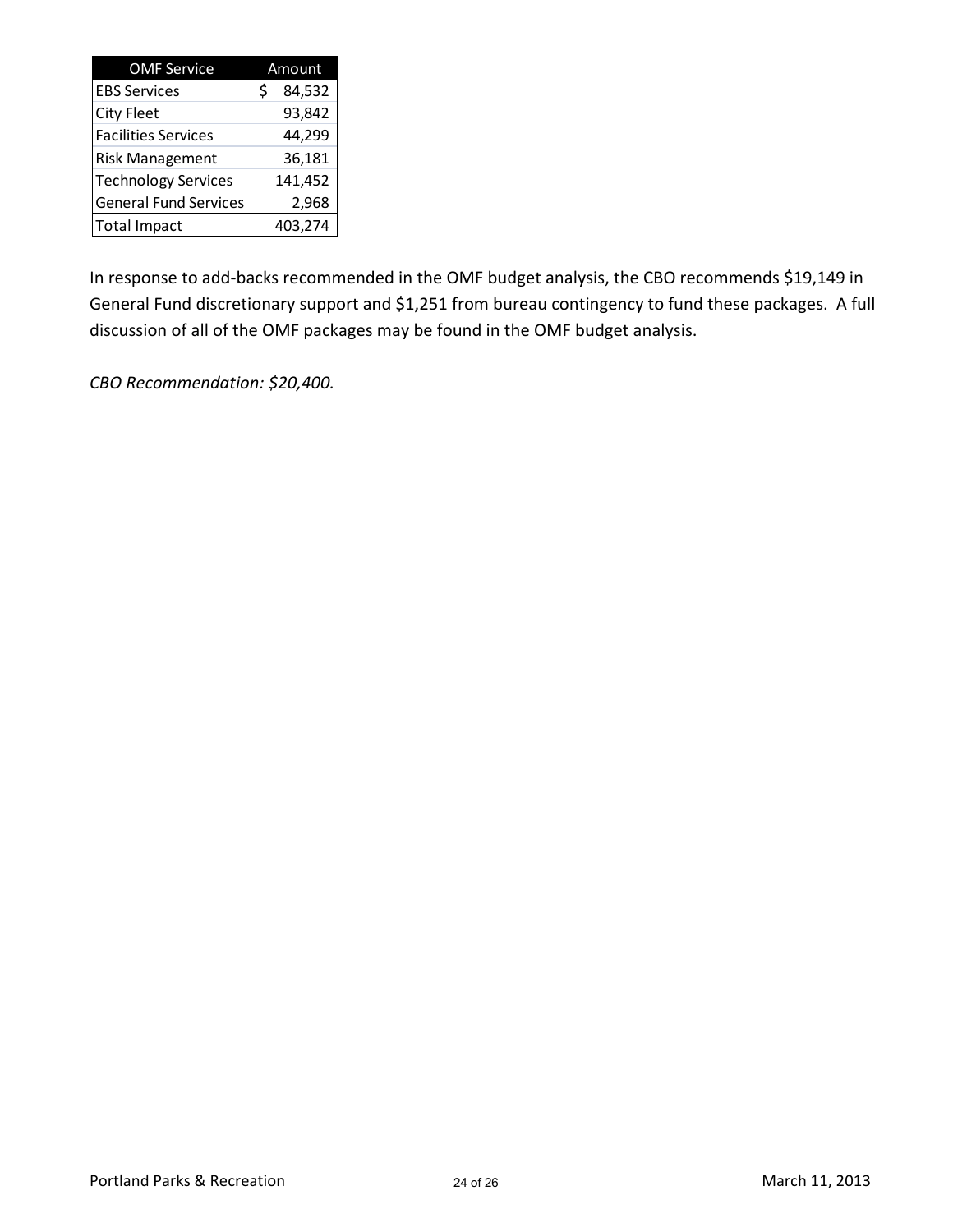# **City of Portland**

Decision Package Recommendations

(Includes Contingency and Ending Balance)

|                                                      |                                  | <b>Bureau Requested</b> |                            |                           |                          | <b>CBO Analyst Recommendations</b> |      |                            |                           |                                 |                                 |
|------------------------------------------------------|----------------------------------|-------------------------|----------------------------|---------------------------|--------------------------|------------------------------------|------|----------------------------|---------------------------|---------------------------------|---------------------------------|
|                                                      | <b>Bureau</b><br><b>Priority</b> | FTE                     | <b>Gen Fund</b><br>Ongoing | <b>Gen Fund</b><br>1-Time | Other<br><b>Revenues</b> | <b>Total</b><br><b>Expenses</b>    | FTE  | <b>Gen Fund</b><br>Ongoing | <b>Gen Fund</b><br>1-Time | <b>Other</b><br><b>Revenues</b> | <b>Total</b><br><b>Expenses</b> |
| <b>Portland Parks &amp; Recreation</b>               |                                  |                         |                            |                           |                          |                                    |      |                            |                           |                                 |                                 |
| Bureau Adds                                          |                                  |                         |                            |                           |                          |                                    |      |                            |                           |                                 |                                 |
| PK_26 - Large Community Center Admission Pass Fee    | 01                               | 0.00                    | (204, 400)                 | 0                         | 204,400                  | $\mathbf 0$                        | 0.00 | (204, 400)                 | 0                         | 204,400                         | $\Omega$                        |
| PK 27 - Non-Resident Fees                            | 02                               | 0.00                    | (25,000)                   | $\mathbf 0$               | 25,000                   | 0                                  | 0.00 | (25,000)                   | $\mathbf 0$               | 25,000                          | $\Omega$                        |
| PK_28 - Swim Lesson Fees                             | 03                               | 0.00                    | (150,000)                  | 0                         | 150,000                  | $\mathbf 0$                        | 0.00 | (150,000)                  | $\mathbf 0$               | 150,000                         | $\Omega$                        |
| PK 29 - Miscellaneous Fees                           | 04                               | 0.00                    | (92, 948)                  | 0                         | 92,948                   | 0                                  | 0.00 | (92, 948)                  | 0                         | 92,948                          | 0                               |
| PK 12 - Revenue Add Back - Horticultural Work in Par | 05                               | 2.00                    | 204,400                    | $\mathbf 0$               | 0                        | 204,400                            | 2.00 | 204,400                    | 0                         | 0                               | 204,400                         |
| PK_13 - Revenue Add back - Hoyt Arboretum            | 06                               | 1.00                    | 116,000                    | $\mathbf 0$               | 0                        | 116,000                            | 1.00 | 116,000                    | 0                         | 0                               | 116,000                         |
| PK 11 - Revenue Add Back - Dutch Elm Disease Prog    | 07                               | 1.00                    | 153,000                    | $\mathbf 0$               | $\mathbf 0$              | 153,000                            | 1.00 | 123,615                    | 0                         | 0                               | 123,615                         |
| PK_08 - 10% Add Back - Central Services Maintenanc   | 08                               | 5.00                    | 500,000                    | 0                         | $\mathbf 0$              | 500,000                            | 0.00 | 0                          | $\Omega$                  | 0                               | $\Omega$                        |
| PK_14 - 10% Add Back - Natural Area Maintenance      | 09                               | 1.00                    | 100,000                    | 0                         | 0                        | 100,000                            | 0.00 | 0                          | 0                         | 0                               | $\Omega$                        |
| PK 19 - 10% Add Back - SUN CS - 3 sites              | 10                               | 3.00                    | 234,468                    | 0                         | $\mathbf 0$              | 234,468                            | 0.00 | 0                          | 0                         | 0                               | $\Omega$                        |
| PK_07 - 10% Add Back - Capital Major Maintenance     | 11                               | 0.00                    | 125,985                    | 0                         | $\mathbf 0$              | 125,985                            | 0.00 | $\mathbf 0$                | 0                         | 0                               | $\Omega$                        |
| PK 17 - 10% Add Back - Recreation Services & Staffir | 12                               | 6.00                    | 424,926                    | $\mathbf 0$               | 0                        | 424,926                            | 3.00 | 232,332                    | 0                         | 0                               | 232,332                         |
| PK_09 - 10% Add Back - Central Srvcs Contracted Se   | 13                               | 0.00                    | 107,000                    | 0                         | $\mathbf 0$              | 107,000                            | 0.00 | $\mathbf 0$                | 0                         | 0                               | $\Omega$                        |
| PK_20 - 10% Add Back - SUN CS Pass Through           | 14                               | 0.00                    | 272,000                    | 0                         | 0                        | 272,000                            | 0.00 | 0                          | 0                         | 0                               | $\Omega$                        |
| PK_16 - 10% Add Back - Plant Prop.& Tree Nursery Pr  | 15                               | 2.00                    | 237,000                    | 0                         | $\mathbf 0$              | 237,000                            | 0.00 | $\mathbf 0$                | $\mathbf 0$               | 0                               | $\Omega$                        |
| PK_18 - 10% Add Back - Sellwood Community Center     | 16                               | 2.00                    | 60,451                     | $\mathbf 0$               | $\mathbf 0$              | 60,451                             | 0.00 | $\mathbf 0$                | $\mathbf 0$               | 0                               | $\Omega$                        |
| PK_10 - 10% Add Back - Delta Park Athletic Fields    | 17                               | 1.00                    | 70,356                     | 0                         | 0                        | 70,356                             | 0.00 | 0                          | 0                         | 0                               | $\Omega$                        |
| PK_01 - 10% Add Back-Administration Community Rel    | 18                               | 1.00                    | 57,046                     | $\Omega$                  | 0                        | 57,046                             | 0.00 | $\Omega$                   | $\Omega$                  | $\Omega$                        |                                 |
| PK_03 - 10% Add Back - Administration Safety & Secu  | 19                               | 1.00                    | 84,740                     | $\mathbf 0$               | $\mathbf 0$              | 84,740                             | 0.00 | $\mathbf 0$                | $\mathbf 0$               | 0                               | $\Omega$                        |
| PK_15 - 10% Add Back - Pass Throughs (Linnton/Lead   | 20                               | 0.00                    | 16,072                     | $\mathbf 0$               | $\mathbf 0$              | 16,072                             | 0.00 | $\mathbf 0$                | $\mathbf 0$               | 0                               | $\Omega$                        |
| PK_05 - 10% Add Back - Aging & Disability Pass Throu | 21                               | 0.00                    | 565,819                    | 0                         | $\mathbf 0$              | 565,819                            | 0.00 | 0                          | $\mathbf 0$               | 0                               | $\Omega$                        |
| PK_06 - 10% Add Back - Buckman Pool                  | 22                               | 1.00                    | 88,762                     | 0                         | 57,562                   | 146,324                            | 0.00 | $\mathbf 0$                | $\Omega$                  | 0                               | $\Omega$                        |
| PK_02 - 10% Add Back - Administration M&S            | 23                               | 0.00                    | 300,000                    | $\mathbf 0$               | 0                        | 300,000                            | 0.00 | $\Omega$                   | $\Omega$                  | 0                               | $\Omega$                        |
| PK 04 - 10% Add Back - Administration - Workers Cor  | 24                               | 0.00                    | 60,000                     | $\mathbf 0$               | 0                        | 60,000                             | 0.00 | 0                          | 0                         | 0                               | $\Omega$                        |
| PK_23 - 1-Time - Teen Programming                    | 25                               | 3.00                    | 0                          | 300,000                   | $\mathbf 0$              | 300,000                            | 0.00 | 0                          | $\mathbf 0$               | 0                               | $\Omega$                        |
| PK_24 - 1-Time - Summer Lunch Program                | 26                               | 0.00                    | $\mathbf 0$                | 70,000                    | $\mathbf 0$              | 70,000                             | 0.00 | 0                          | $\mathbf 0$               | 0                               | $\Omega$                        |
| PK_30 - Forest Park Ranger - BES Interagency Agreer  | 27                               | 1.00                    | 72,000                     | 0                         | $\mathbf 0$              | 72,000                             | 1.00 | 0                          | 0                         | 65,000                          | 65,000                          |
| PK_31 - Protect the Best - BES Interagency Agreemer  | 28                               | 3.00                    | 250,000                    | 0                         | 0                        | 250,000                            | 3.00 | 0                          | $\Omega$                  | 250,000                         | 250,000                         |
| PK_32 - Youth Conservation Crew - BES Interagency    | 29                               | 0.00                    | 175,000                    | 0                         | 0                        | 175,000                            | 0.00 | 0                          | 0                         | 175,000                         | 175,000                         |